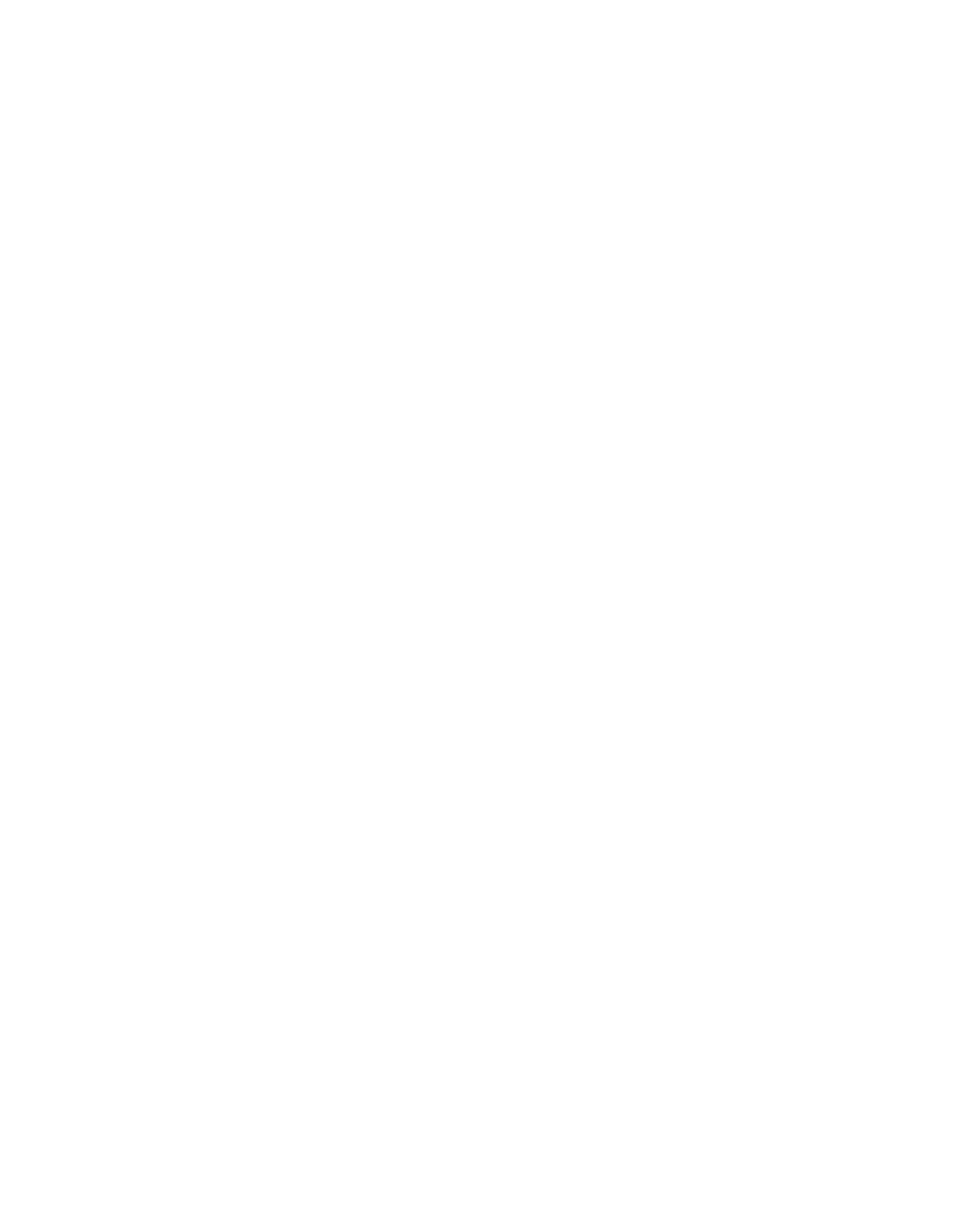Is there a single, perfect, cure-all policy that a government can enact to achieve sustained development? This is a question international organizations and individual leaders ask themselves every day. There will always be 'less-developed' nations, this is a reality of having 'developed' nations, but there is no reason that humanity should allow there to be 'underdeveloped' nations, not when we have at hand the tools and knowledge to enact immediate, sweeping changes now. However, because different people, different groups feel that their idea or proposal is of the utmost importance, that change is often never realized. Often, too much value is placed on sweeping economic policy and wide scale market reorganization as opposed to fundamental human centered change. Funds are squandered, failures encountered and hopes lost. There is no magic bullet for development, this much has been clear from the start. The road to development is long and hard, much harder for some, and the influences of domestic policy and international hurdles all combine for a complicated question with an equally convoluted answer. But in every nation there are some preconditions for lasting change and persistent growth that are simple to achieve, require very little cultural change to enact and are embraced the world over as having immediate and effective results.

The importance of educating women and providing basic healthcare for all citizens have long been touted as necessary steps on the road to development; additionally, reducing family size is often a keystone of policy both governments and of non-governmental organizations. However, the changes taking place in Oman have been much more a result of that increased access to education for women and universal healthcare than of the provision of contraceptives. Thus, to observe the development track that the Sultanate of Oman has taken and the remarkable results that have been achieved in only a few generations, it is encouraging when considering the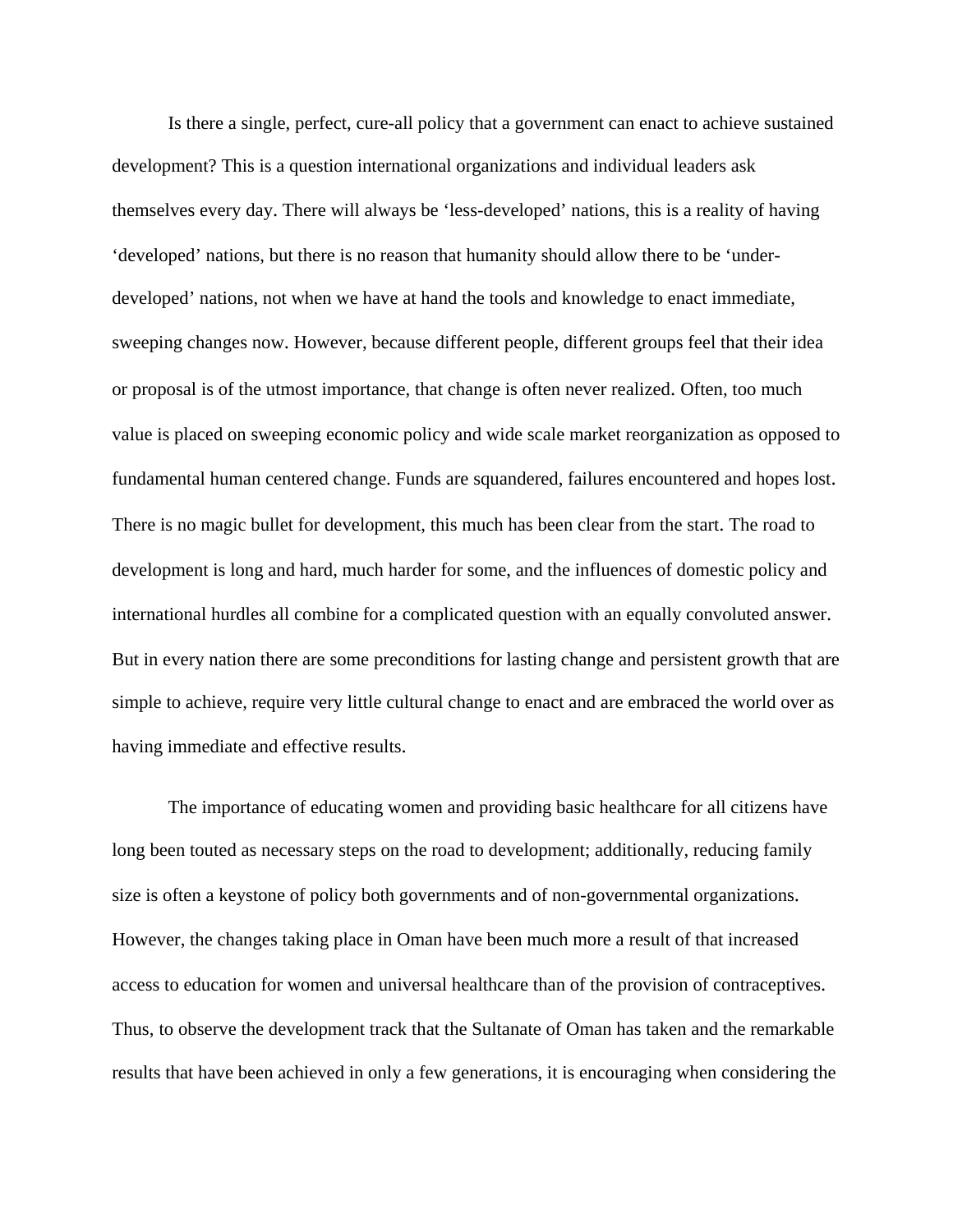possibilities for development policy outside of Oman. The availability of contraceptives alone would not induce the widespread transformations that are occurring in the Sultanate; rather it is the dramatic change in the social perspective on family size that has led to the success of the birth spacing programs. To consider this in a broader perspective then, one can find many applications to development programs all over the world. The most important of the lessons to be learned from the progress of Oman is that family planning programs alone cannot be successful without the social impetus for change that comes when families realize that their children will all live to survive past the age of five, and parents, especially mothers, come to value education for their children as a result of their own education, and that it is policy like this, as opposed to market focused policy, that creates the sustained progress that Oman is currently experiencing.

### BACKGROUND INFORMATION AND LITERATURE REVIEW

In 1994, the International Conference on Population and Development declared that education of girls and women is the "*single most important component a nation can invest in to improve its health.*"<sup>[1](#page-3-0)</sup> The education of females improves the health of women and their families and the survival rate of their children, all of which increases the overall health of a nation, and its productivity. The education of women contributes in a very significant and direct way to the development of a nation. Education of females has been central to Oman's development goals since His Majesty Sultan Qaboos rose to the throne in 1970; verification of this knowledge by an international body only reinforced the nation and Sultan Qaboos' commitment to expanding

<span id="page-3-0"></span><sup>&</sup>lt;sup>1</sup> Al Riyami, Aysa, Mustafa Afifi, and Ruth M. Marby. "Women's Autonomy, Education and Employment in Oman and Their Influence on Contraceptive Use," *Reproductive Health Matters,* Vol. 12, No. 23 (May, 2004): pp. 144-154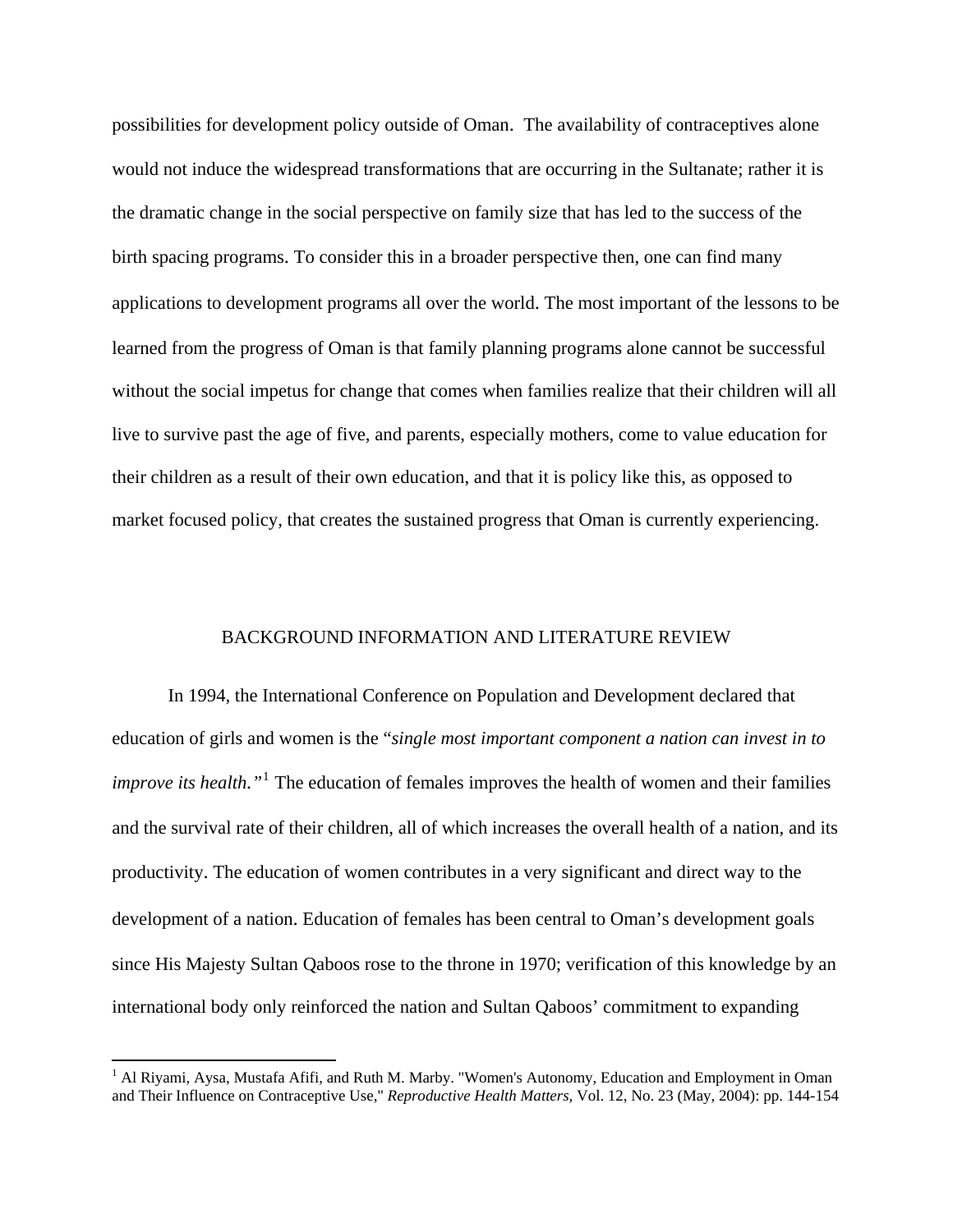education for women. In addition to a commitment to educating females, the Sultan has always made healthcare a primary focus of his domestic policies, recognizing that the impacts of a healthy population extend far beyond such things as improved life expectancy and lower cost of maintaining life to the state. In all of these areas, Oman has proved tremendously successful, seeing infant mortality rates plummet, life expectancy skyrocket, and fertility rates continue to drop year after year. In addition, per capita GDP has exploded<sup>[2](#page-4-0)</sup>, Oman's universal healthcare system has been touted around the world as a model of efficiency, and nearly 95% of school age children complete primary school.

Graph





 Two areas most impacted by His Majesty's plans for Oman are the healthcare sector and education. At the end of his father's rule, there were only three schools in operation in the

<span id="page-4-0"></span><sup>2</sup> From \$935 in 1950 to \$7,537 (GDP per capita by Purchasing Power Parities, International Dollars, 1990 prices. Graph 1 demonstrates these changes; it ends in 2005. [www.Gapminder.org](http://www.gapminder.org/).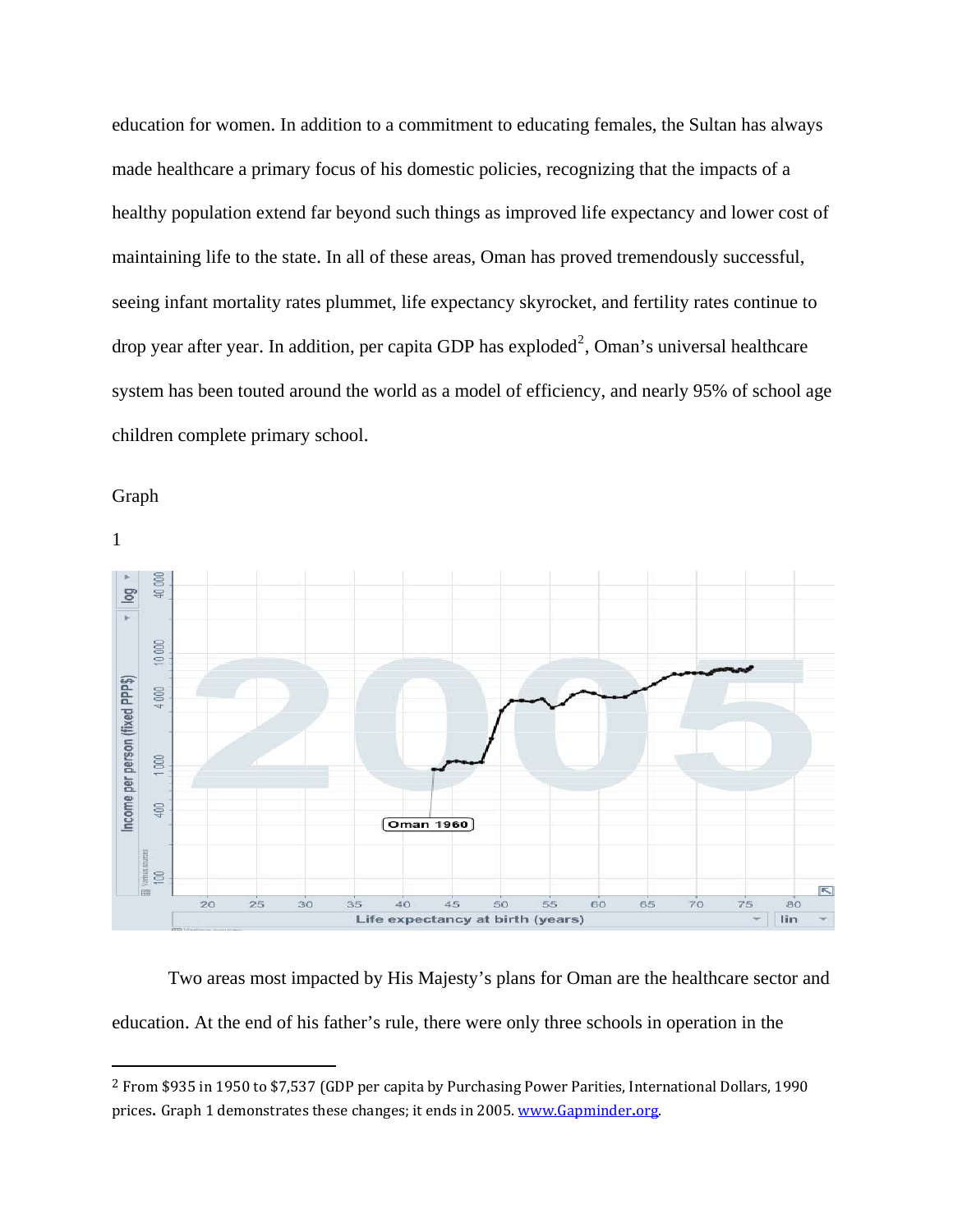Sultanate, with less than 1000 students enrolled.<sup>[3](#page-5-0)</sup> Since the Sultan came to power, basic education in Oman has expanded dramatically, and with well over one thousand schools operating, education is now compulsory for all children through grade twelve. The number of students enrolled in school in Oman has increased by over 600% between 1970 and 2001 as a result of the "clear-sighted and perspicacious vision of His Majesty"<sup>[4](#page-5-1)</sup>. The progress made in basic education in the past 30 years has been extraordinary, especially with regards to the percentage of students that are female now. Previously, education in Oman was available exclusively for boys at Qu'ranic schools. Now, nearly half of the students in government schools are female. In 2002, less than 1% of women over the age of 60 had received more than 12 years of education (the level for men was a mere 4.4%), but for women in their 20s, nearly 50% had completed high school<sup>[5](#page-5-2)</sup>.

As more girls attend school, the number of women at the university level has risen accordingly and now women make up over half of the student body at Sultan Qaboos University, the country's largest university<sup>[6](#page-5-3)</sup>. For many of these girls, the availability of a free university education is one of the main reasons they are able to attend school. Many families still do not value higher education for their daughters and would be reluctant to send their young women to school if it required paying the full amount, so Sultan Qaboos University and the other colleges that offer a higher education at no or reduced cost provide great incentive to these families and young women. It is His Majesty's wish that Omani women are able to take full advantage of all the opportunities that a modern Oman can offer and that they participate fully in the growth of

<span id="page-5-0"></span><sup>&</sup>lt;sup>3</sup> http://www.omani.info/education.htm#foreword

<span id="page-5-1"></span> $\frac{4}{5}$  http://www.omani.info/education.htm#foreword

<span id="page-5-2"></span> $<sup>5</sup>$  Al Riyami, et al.</sup>

<span id="page-5-3"></span><sup>6</sup> http://www.squ.edu.om/tabid/5012/language/en-US/Default.aspx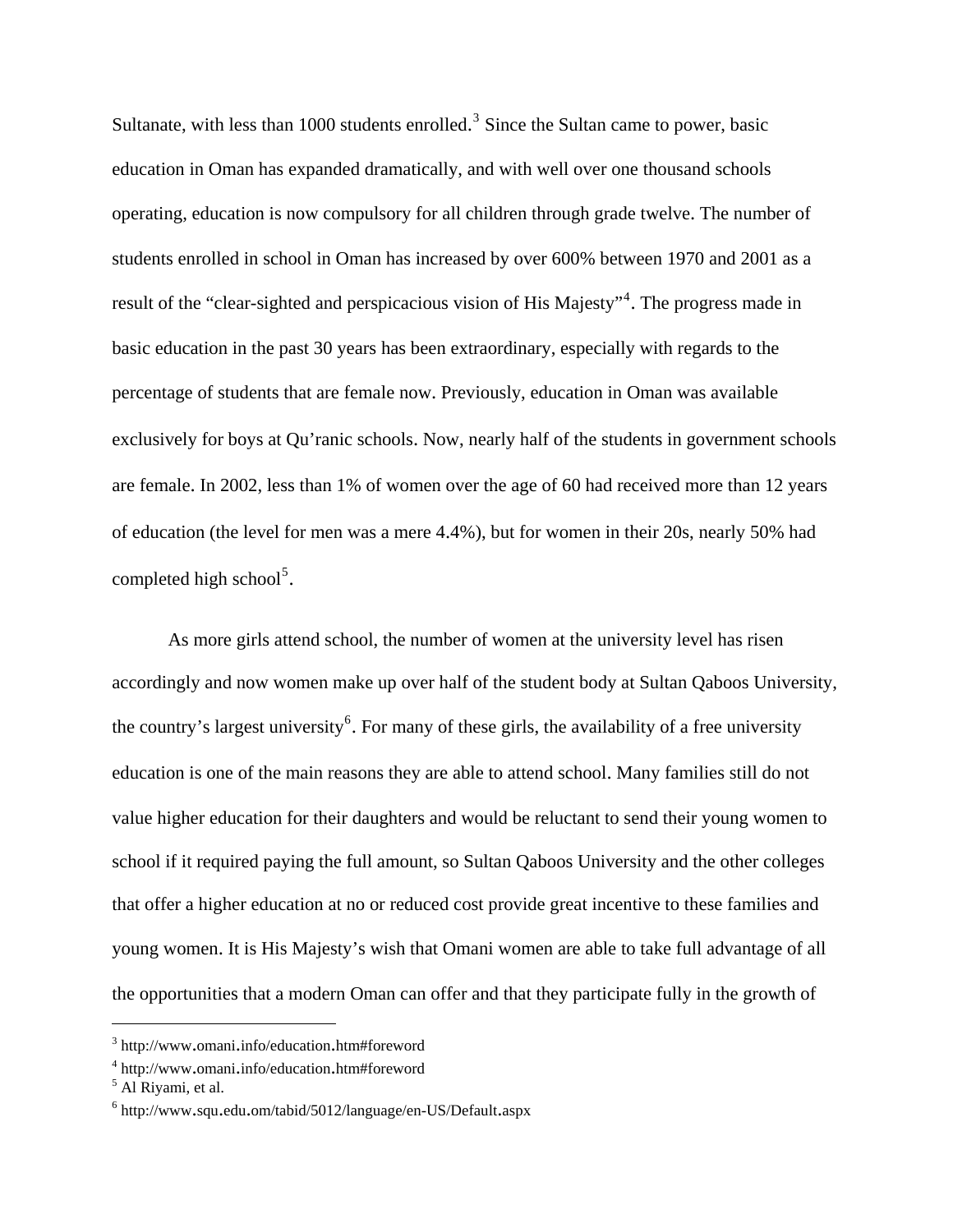their country. The Sultan speaks of women as the other "half of Oman's potential" and this encouragement from the top has only increased the push for wider access to education for females<sup>[7](#page-6-0)</sup>.

 In addition to the Sultan's calls to continue to improve education, he has pushed many changes in healthcare in the nation as well. Before 1970 there were no more 100 people employed in the health sector in Oman, largely a result of the previous Sultan's neglect of the country. However, His Majesty Sultan Qaboos has made healthcare a focus of his development plans since the beginning, and Oman has seen astounding improvement in this area: the country now boasts over 2,500 doctors, and hospitals in every region $^8$  $^8$ .

 These improvements in healthcare have had a major influence on the size of Omani families, as both fertility rates and infant mortality rates have seen huge changes in the past thirty years. For the first ten years after Sultan Qaboos came to power, the fertility rate remained at the 1950 level of 7.2, but in that same period of time (1970- 1980) the infant mortality rate dropped from 126 deaths per 1,000 live births to 73, a decline of almost 50%. Only after 1980 did the fertility rate begin to drop, but by 1990 it had only reached 6.3. Within 5 years, however, the number was down to 5.1, and began to drop significantly each year thereafter; by 2006 the fertility rate in Oman had reached 2.95 and infant mortality and dropped to 10 deaths per 1,000 live births.<sup>[9](#page-6-2)</sup>

<span id="page-6-0"></span> $T$  http://www.omanet.om/english/social/dev2.asp?cat=hist  $8 \text{ km}$  //www.omanet.om/english/social/day4.asp?cat=hist

<span id="page-6-1"></span>http://www.omanet.om/english/social/dev4.asp?cat=hist <sup>9</sup>

<span id="page-6-2"></span><sup>&</sup>lt;sup>9</sup> GapMinder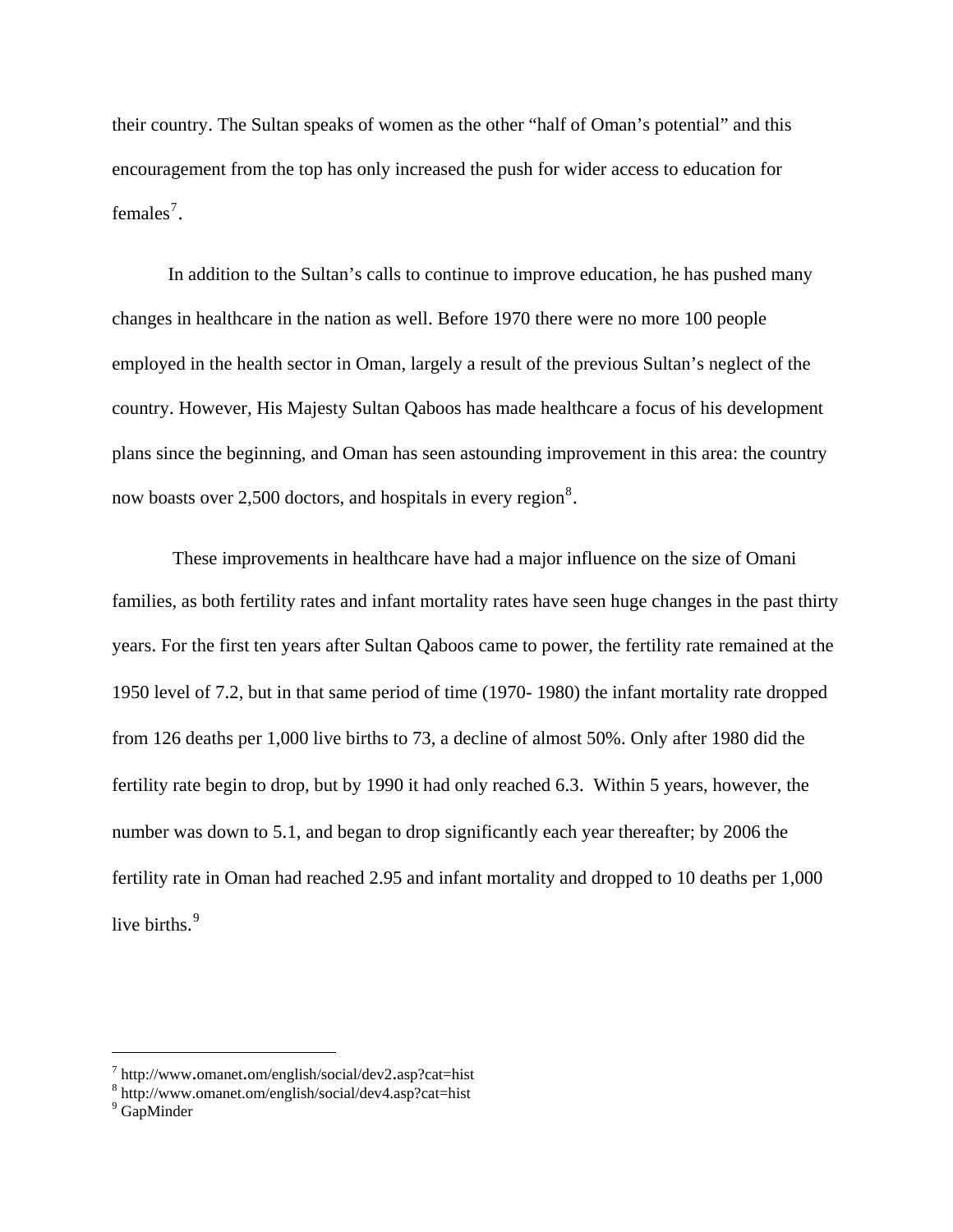Graph 2 compares fertility and infant mortality rates against one another and provides a very clear picture of these changes taking place; the graph begins in 1960 and ends in 2006. It is also worthwhile to compare the changes in Oman to the progress of other countries in the region, though for the sake of comparison, the United States is included as well as two other Gulf nations. In Graph 3, the different sizes of the dots represent relative population, while the colors represent region. An important point to take from this graph are the similar trend that Oman and the United Arab Emirates are following, though the UAE is still a bit ahead of Oman. Additionally, the rapid progress Oman has made in 50 years demonstrates that it may soon be on par with the United States in these aspects of development.

8.5 lin 8 ý.  $7.5$  $\overline{7}$  $6.5$ Children per woman (total fertility) 6 Oman 1960 5.5 5  $4.5$  $\overline{4}$  $3.5$  $\overline{3}$  $2.5$  $\overline{2}$  $1.5$ UN data  $\overline{1}$ R 画  $10$  $\overline{c}$  $\ddot{4}$  $\overline{6}$  $20<sup>°</sup>$  $40$ 60 100 200 400 Infant mortality rate (per 1,000 births) log

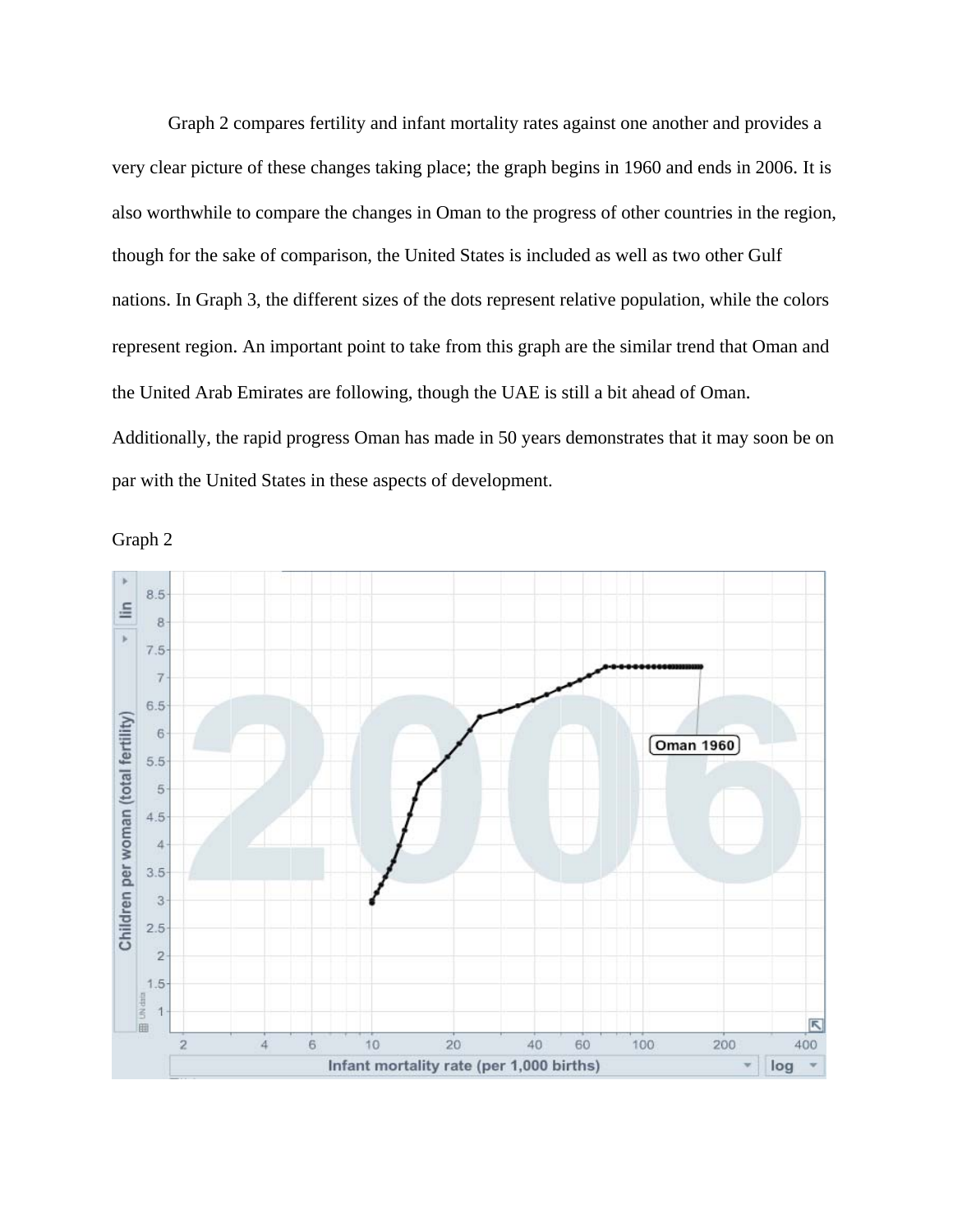



In 1994 the Omani government began its free contraceptive program, providing modern contraceptives free of charge to married couples at all government run clinics and hospitals. Prior to this, modern contraceptives had been available at only a limited number of privately operated clinics in the Muscat area<sup>[10](#page-8-0)</sup>. Earlier that year the Sultan had declared that birth control, or birth spacing, was a concept inline with both the ambitions and traditions of Oman and was to be encouraged for the sake of future generations. While unmet need (the number of women who wish to use birth control but are unable to) is still at 25%, the number of women using birth control has increased markedly over the past decade; "Ever-use of modern contraceptive methods increased [in 1990, 1995, and 2000] from 16.3% to 35.3% to 50.3% and current use

<span id="page-8-0"></span><sup>&</sup>lt;sup>10</sup> Al Riyami, et all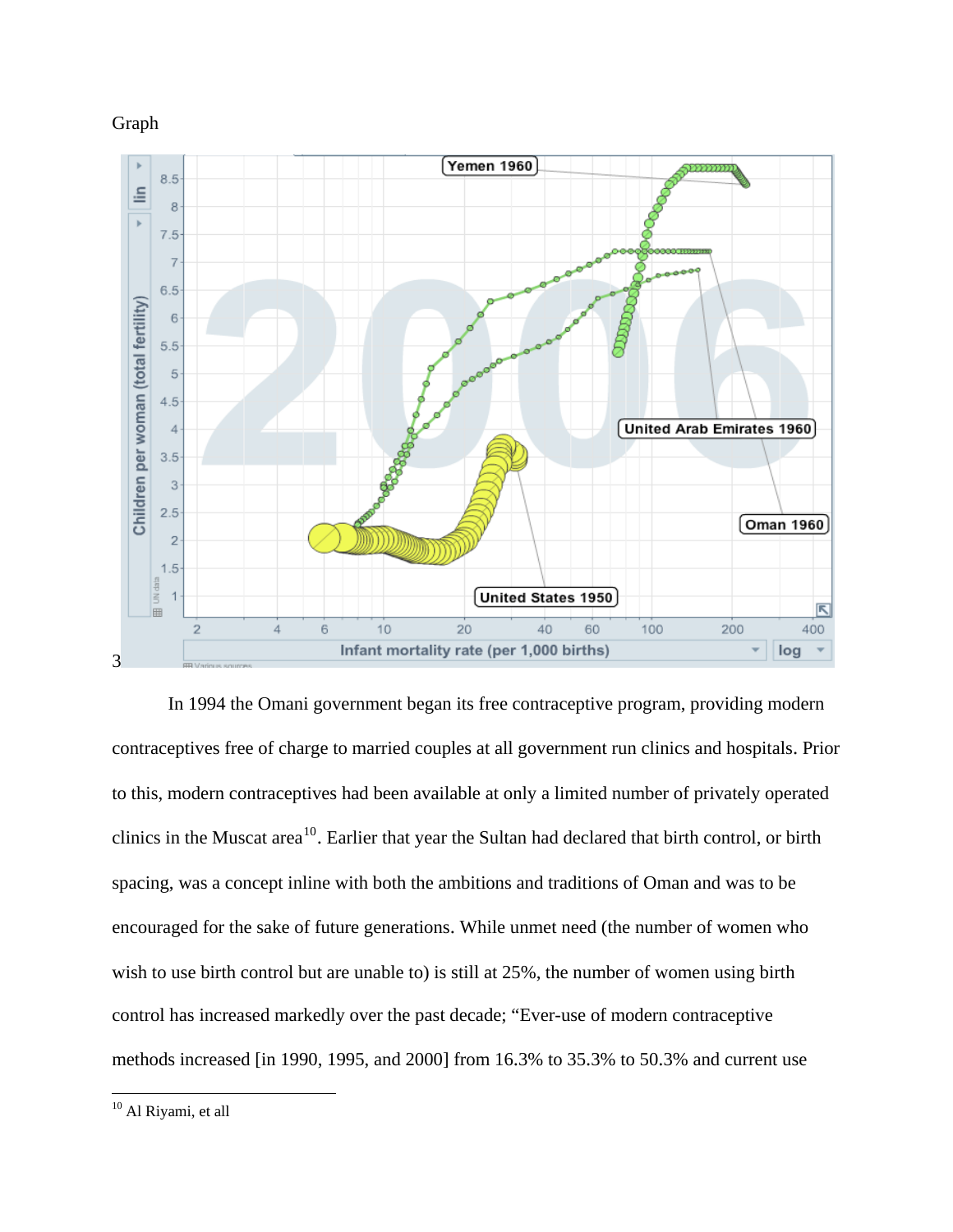increased from 8.6% to 23.7% and 31.7%."<sup>[11](#page-9-0)</sup> Furthermore, their research revealed that unmet need decreased significantly with education and paid employment.

"Education has been shown to be more susceptible to improvement through policy intervention than more deeply rooter cultural conventions regarding family size $12$  and thus it is more effective to pursue reduced fertility rates through the channels of education. Al Riyami and her colleagues determined as well that improved education also contributed directly to a woman's autonomy, which in turn meant that women were able to stand up to their husbands more and exercise their rights in familial decision making more, such as determining the number of children to have.

Thus, there are two explanations for the dramatic changes in fertility rates seen in the early 1990s:

- The first is that in 1994 the Omani government began to offer free birth control to married couples at all the state-run clinics.
- Secondly, by 1990 the first generation of Omani women that were able to receive a complete education and attend university had reached marrying age and were beginning their families.

The availability of free contraceptives and information about them, as well as an emerging generation of well-educated females, created a great demand for these services, both of which combined to make the early 1990s a huge turning point for women and families Oman. Yet, though it is a universally agreed upon fact that increased education among women will lead

<span id="page-9-1"></span><span id="page-9-0"></span><sup>&</sup>lt;sup>11</sup> Al Riyami, et al

 $12$  Al Riyami, et al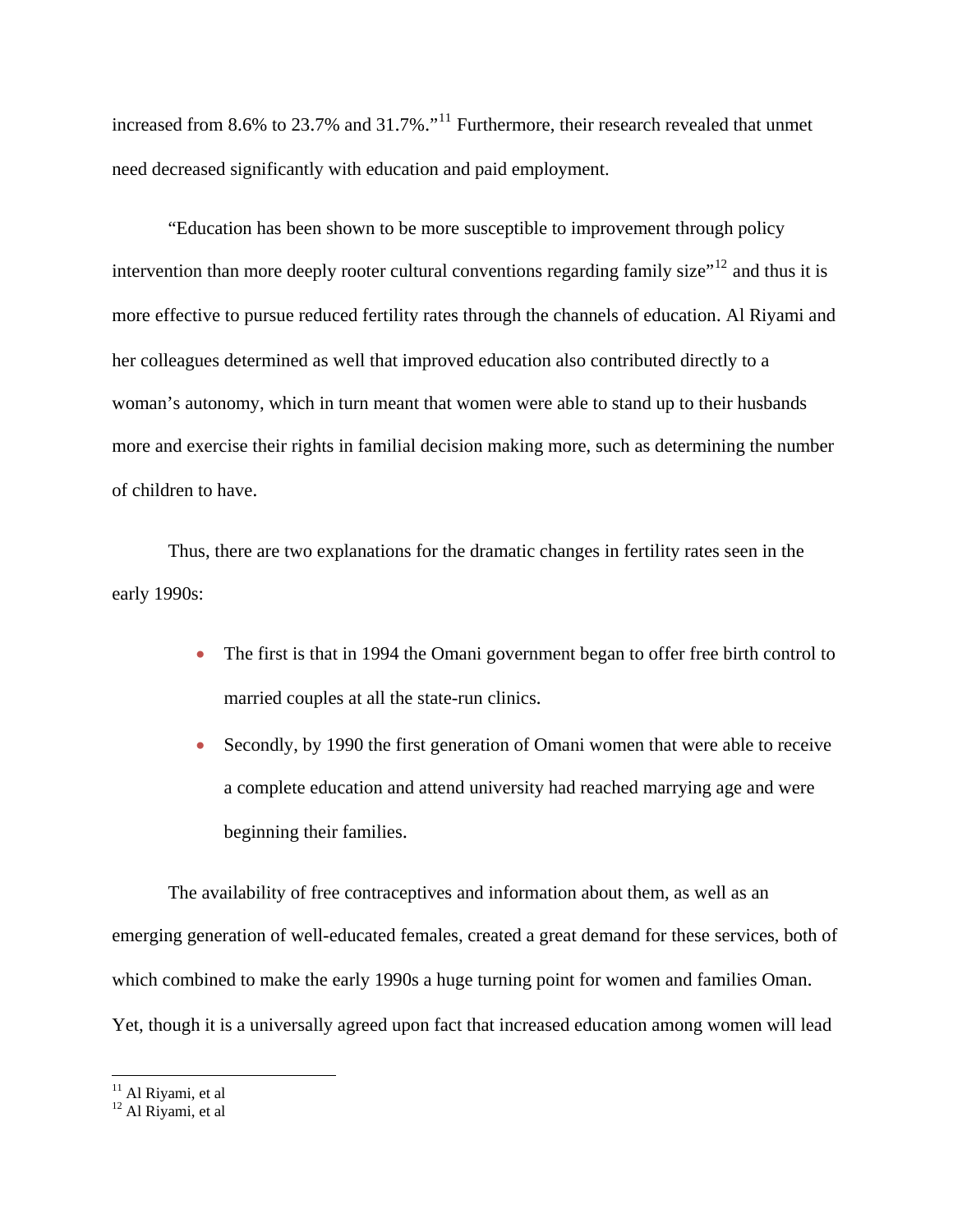to lower birth rates, beyond that there is little research into what it is exactly about education that leads women to make those decisions that lead to fewer, but healthier and better educated, children, hence this study to determine what it is about education to lead women to take advantage of the free contraceptive program provided by the government.

### **METHODS**

The purpose of this small-scale study was to begin to investigate how increased education impacts decisions about reproduction and child rearing. In order to discover more about these factors, interviews were conducted with 15 women in the Omani cities of Muscat and Salalah. These were semi-structured interviews in casual settings. The majority in Salalah took place on the campus of Dhofar University; some with students and others with recent graduates that worked at the university (some of whom were continuing their education simultaneously). Additional interviews in Salalah were conducted with non-students including a young woman that just had her first child, and her younger sister who attends a teaching college in Salalah. A few interviews were conducted with older women in Salalah, both for their own stories as well as the observations they were able to provide on the changes taking place in Oman. In Muscat, five interviews were conducted with female members of different homestay families, not all of which attended university, some of whom were married, a few with children, and some working.

The target demographics for these interviews were as follows: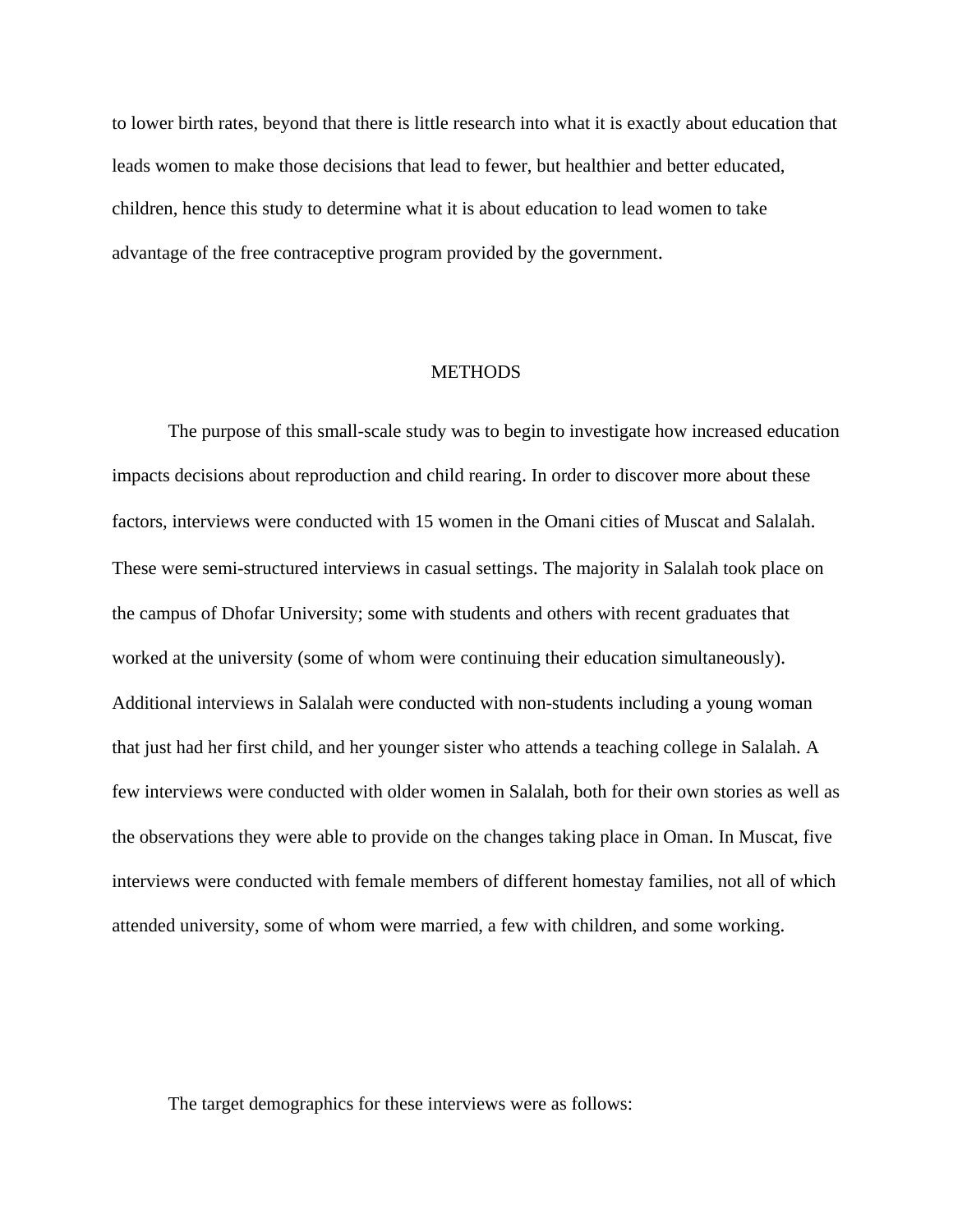- University-aged women, both enrolled and not enrolled, married and unmarried, with or without children
- Recently university graduated women that were working, both married and unmarried, with or without children<sup>[13](#page-11-0)</sup>

#### RESULTS

The interviews that were conducted were designed to shed more light on the issue of how these two changes, the availability of free contraceptives and a growing population of educated women, came to have such an immediate and lasting impact on family size in Oman. The central point here is that while the provision of free contraceptives by the government no doubt encouraged birth spacing throughout the Sultanate, it is impossible that we would have seen the dramatic results witnessed in the same short time span had it not been for the fact that the implementation of the birth spacing program dovetailed with the emergence of a new demographic: the university-educated young woman. The most important conclusion to be taken from this study is that it is this new mindset regarding education and health that leads women to take advantage of the birth control methods provided by the government. There are a number of factors that lead to this mindset, from the physical restraints as a result of continuing education, to the personal value placed upon education, to the constrains on a family with two working parents.

<span id="page-11-0"></span><sup>&</sup>lt;sup>13</sup> As state, some interviews were conducted with women outside these demographics for the purpose of gathering more background information as well as adding generational insight on the changes taking place in Oman.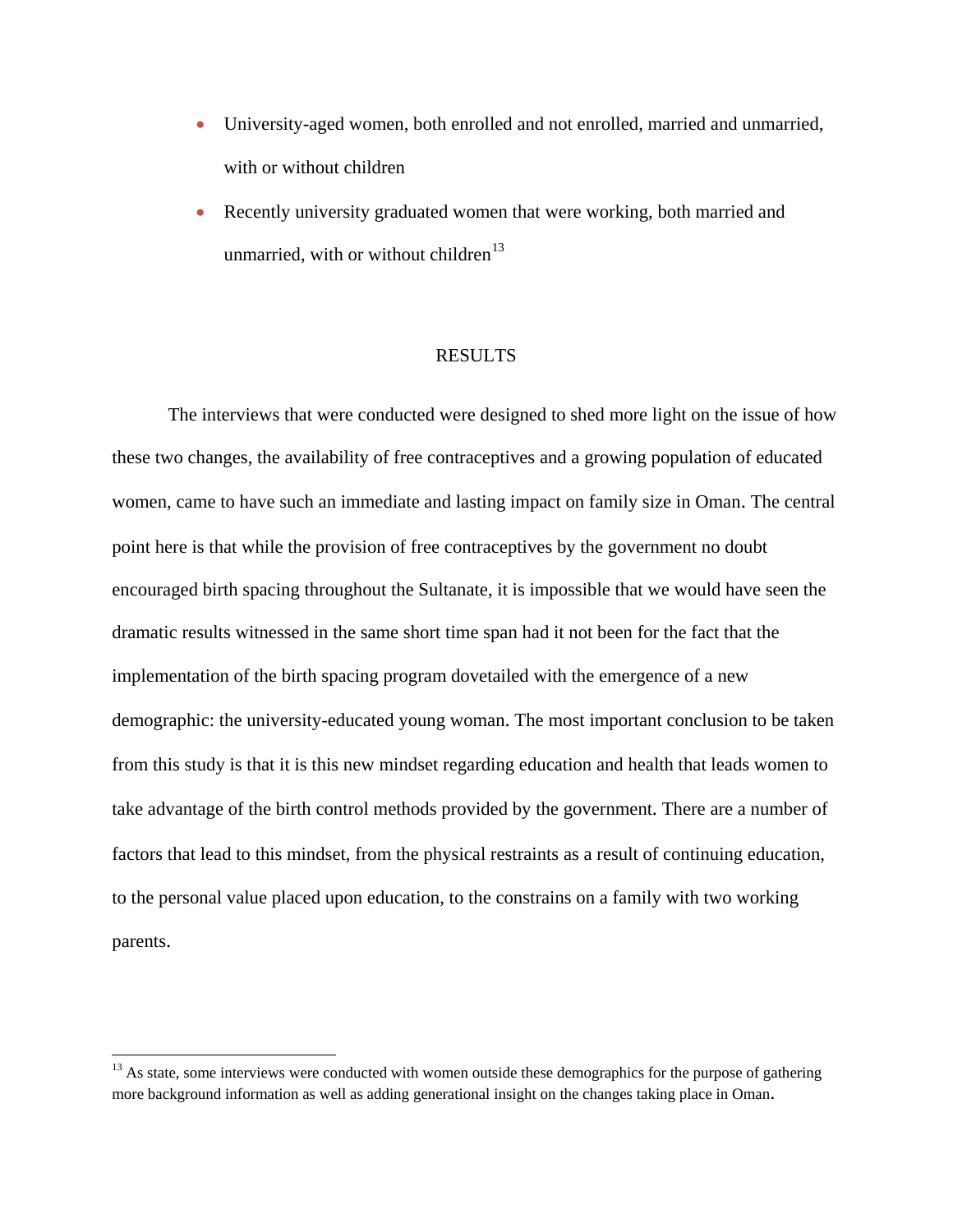On of the most remarkable changes that has been brought about by the increasing education of women is the growing desire of these women to pursue a career or further their education to a degree previously unknown in the Sultanate. All of the young women interviewed wanted to marry and have a family at some point, but quite a few of them said that that would only happen after they got a chance to live their life first. Ana, a 23-year old student at Dhofar University working on her master's says that she enjoys being a longtime student, "maybe I will get married after I do what I want, but I feel that getting married would prevent me from doing that… from being free." She wants to be able to travel, to get a good job and she did not see this as being a strong possibility if she were married. Most of the other women agreed; a university student in Muscat says that, "education is the reason. As an educated girl in Oman, we need more time to live our own life, to work and achieve our ambitions… I always think about continuing my studies, I never want to stop." So these women are starting their families later, putting that tradition aside in order to follow their own dreams for a little while.

Layla, a master's student at the university while simultaneously working for the Public Relations office there, feels that "it would be great to settle down, but a major part of my life is work and being ambitious… life is more than just family. It's also what you do for society and God. Some girls do better off being housewives, but its better for others to try and change society." Layla and many of the other students see themselves as a source for that change and their generation as key in helping Oman push forward. Much of this stems from the tremendous support coming from the Sultan himself. Because Sultan Qaboos holds such esteem with the citizens of Oman, the changes have come more easily and more swiftly. Iman, a public relations office at Dhofar University feels that, "the idea that women should stay home is just old. His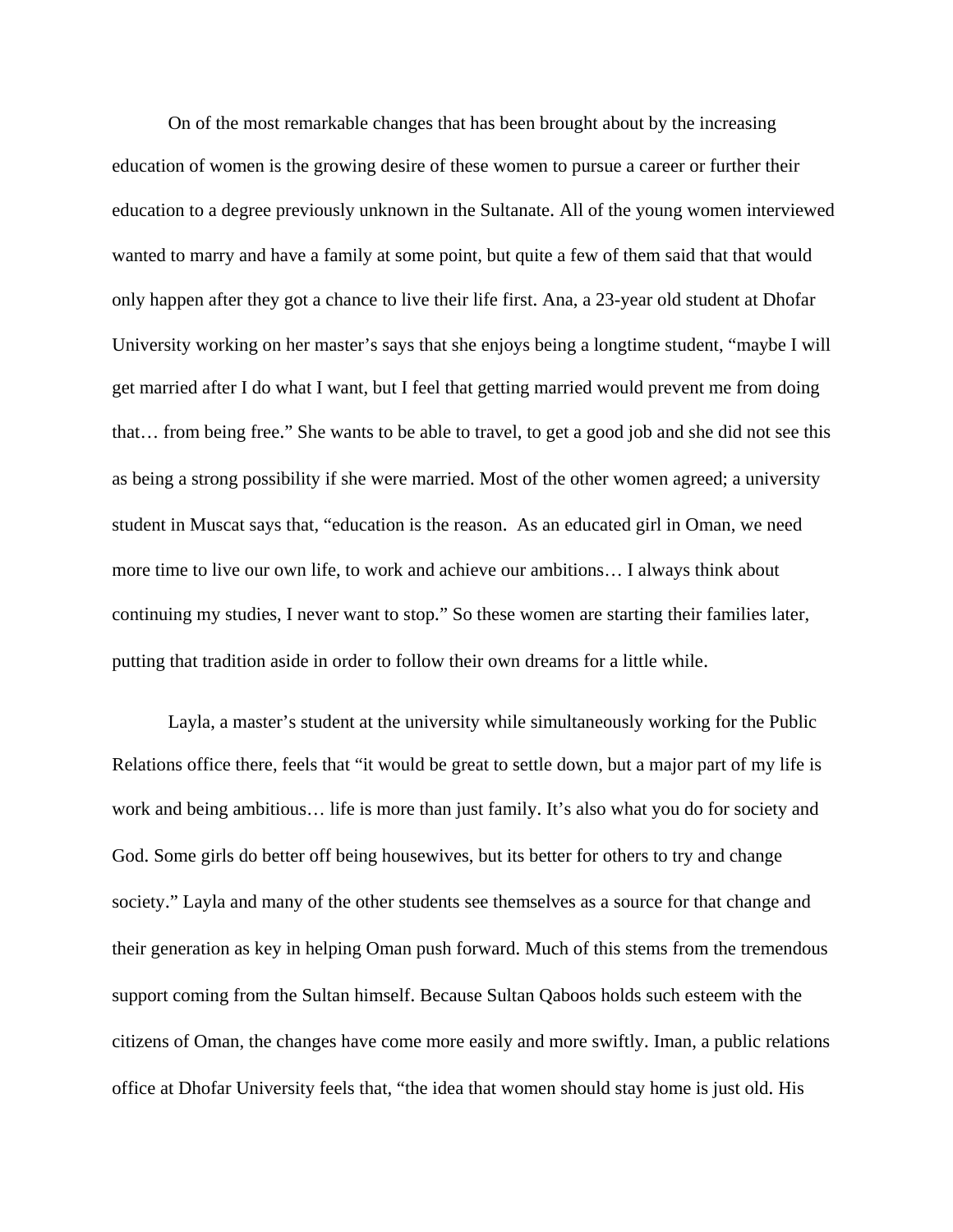majesty started a renaissance, he is motivating people to think positively, and to know that boys and girls are equal," and he holds most of the responsibility for instigating such a large cultural shift. When their grandmothers were their age, women were getting married at the age of 14 and being taken out of school, if they were even in school to begin with, and working outside of the house was unheard of, but "now we are working... we are communicating with men and we are realizing 'I have rights, we are equal.' Most women don't feel equal to men, but the university education has a big influence on that." This exposure to a new kind of freedom and the realization that it is entirely within their grasp to achieve things their mothers never even dreamed plays a large part in their desire to put off marriage in order to push themselves to succeed. "For me," said another student, "education gives purpose to my life, that's why I'm going to university..."

However, she noted that this is also the reason she is not married yet, "You can be controlled if you're married, so education influences me to delay this step… when you get educated, you think different ways." A surprising number of the unmarried women interviewed seem less than optimistic at the prospect of finding a husband soon, and most of them blamed their predicament on their advanced education. A lot of women feel that there aren't very many Omani men willing to marry an educated woman who "thinks in different ways," such as thinks about working outside of the house or continuing their schooling after the children are born. "Men don't want to marry a girl that went to university. They think she is too complicated," said Ana. Khoula agreed, saying she would rather remain "single forever!" than marry a man that would try to control her; "I can't allow any man to control my life or my career, then I wouldn't be me."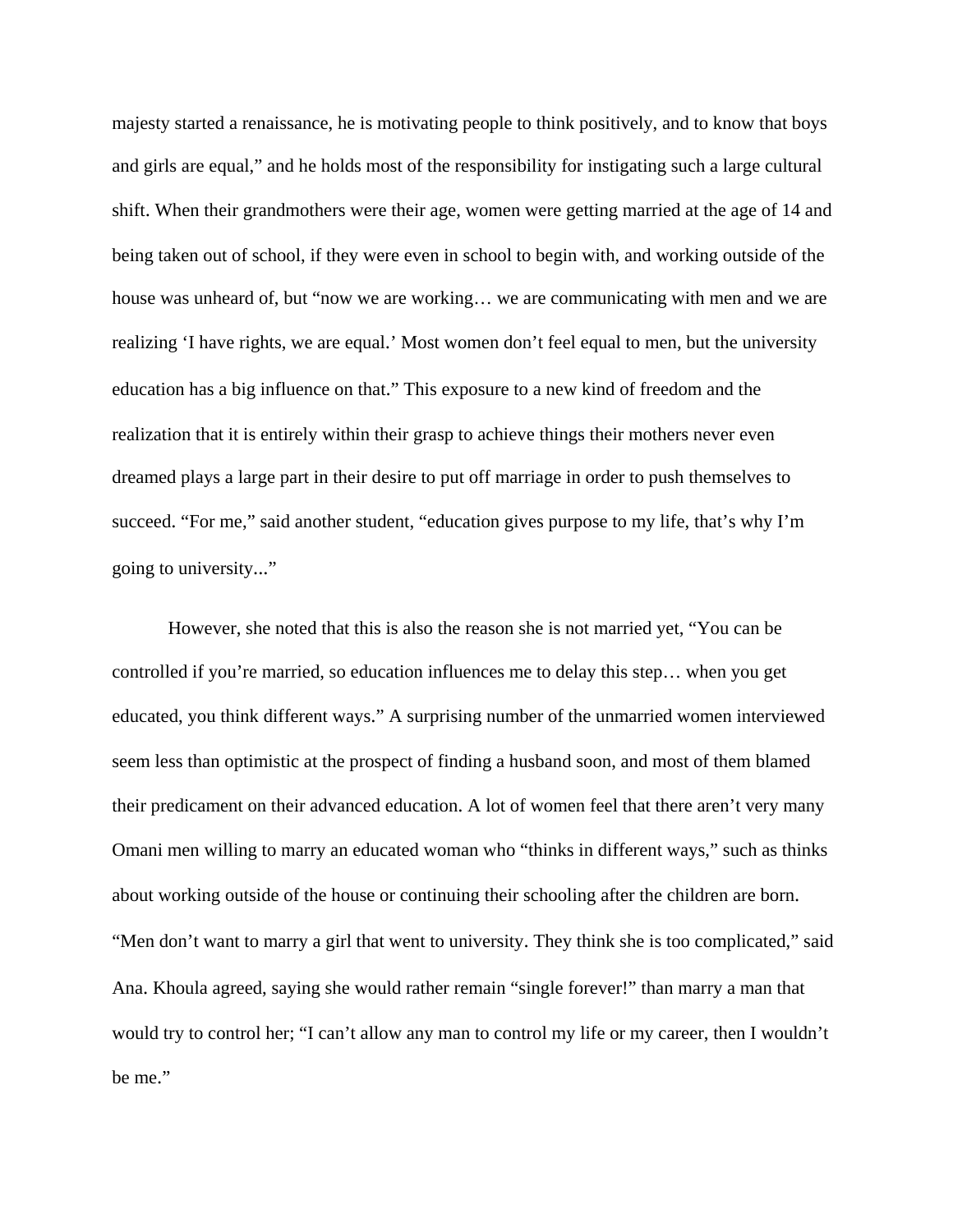And even the married women often found their job or their desire to find one a problem in their relationship. Wafaa, a newlywed in Muscat, is trying to find a secretarial or accounting job at a school, but "my husband says I don't need to work because he can take care of both of us. It is boring for me… to sit at home all day, all I do is sleep, clean and eat, so if I have a job I will have something to do, but he doesn't like it." And another Muscat wife, Om-Faris, is considering furthering her education to improve her job. She says that her husband would prefer it if, instead of returning to school and continuing to work, she quit her job all together to stay home and raise their children. However, her husband who was sitting in the room during the interview was quick to note that, "in the end, I cannot force her, or she will be unhappy and angry with me, and that is something I would not want to happen."

Yet quite a few agreed that the rising cost of living in Oman is causing more men to choose a woman with a college degree and decent job prospects, in order to maintain a standard of living that is no longer possible here on a single income. Most of the college generation has grown up accustomed to a high degree of comfort in a time when basic necessities and creature comforts were all available at a much lower cost. While some felt that men would still prefer to marry an uneducated woman that would remain at home, a number said that it was becoming more common for men to choose an educated woman out of economic necessity, to which Ana replied, "if he just wants me for my money, I'd rather be alone." But the reality is that the future that these women envision for themselves and, more importantly, their children, does require two incomes. "The cost of life is not as it was before," says Iman, "it costs more because families want their children to be more educated and to have good health." And though both these services are provided free of cost by the government, few did not include the caveat that "good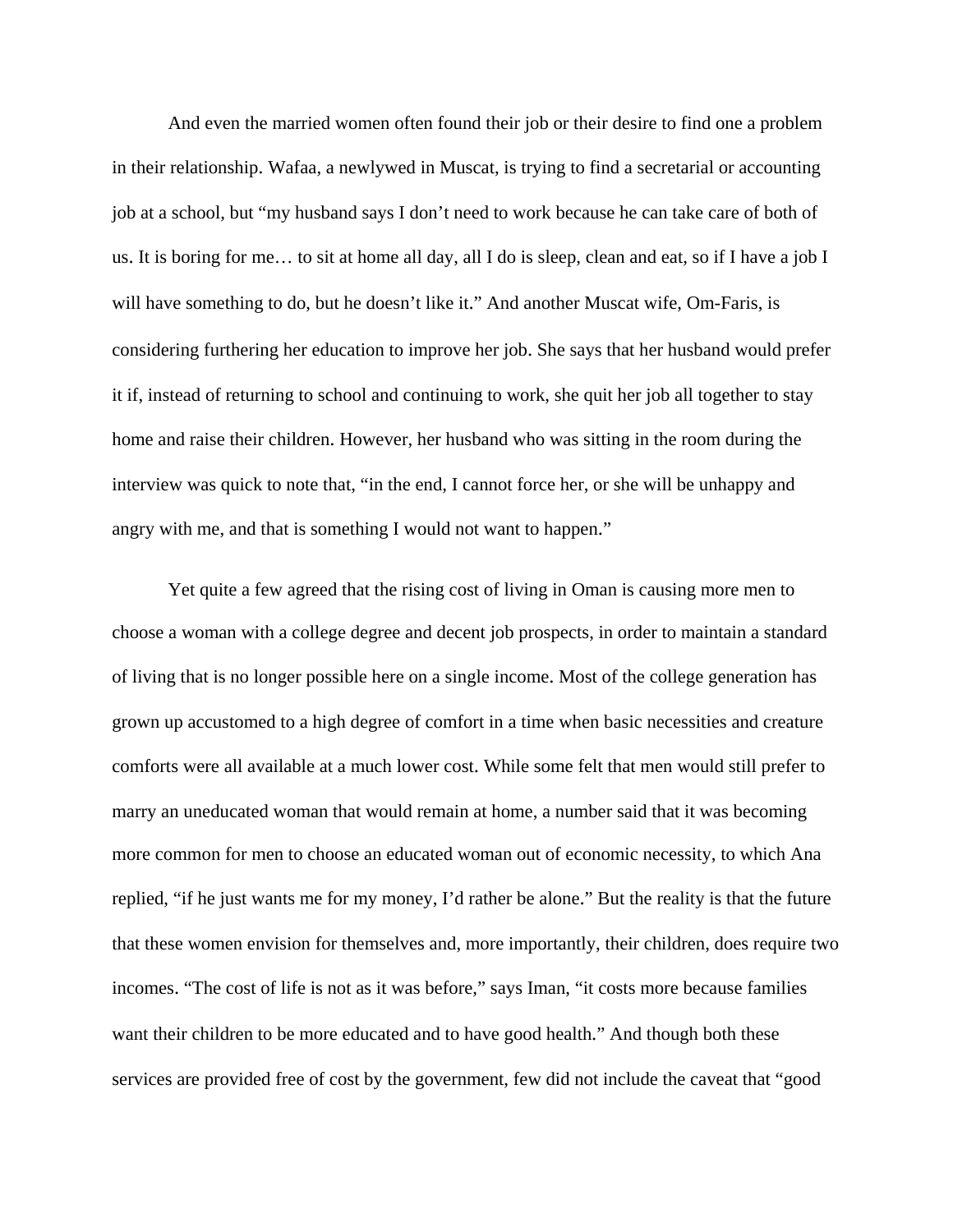school" implied private school as Wafaa stated quite clearly, "we want our children to go to a good school, to private school."

 "Raising kids is not easy," says Om-Faris, whose oldest child is still in diapers, "I want to send my kids to university, to private school, I want them to have equal chances, but it is all expensive and it takes time and energy." These women, in addition to recognizing the value of a quality education, also realize that it takes just as much commitment on the home front as well. They want to have jobs, but they want to be around to help their children with schoolwork, to give them the attention required to raise children that value education just as much as they do. "I want my children to be able to face the new world, they can't be ignorant," says Layla, "I want them to have ambitions, to help build the country. It starts when they are young, I need to help teach them myself," adding that such attention is nearly impossible with more than three or four children. Iman agrees, "I don't mind large families, but four is reasonable for me, I can control them and I can raise them better." These young women were afforded the time and energy by their own parents, and the necessity of that attention is clear to them. "Some of those children," said one woman, referring to members of her extended family, "they just cannot study. They have no quiet and the parents don't know how to help, or the mother is too tired, or she can't even read. For my children, I will make sure that they have everything they need to do good in school. It is my responsibility to make sure my kids can be the best they can be."

For all of these young women, quality of life for themselves and their children is what outweighs any desire for a large family, because they do not see any purpose in having many children if those children are not healthy, well-educated, ambitious, and prosperous. Many of these women look too, to the lives of their mothers and grandmothers who have spent their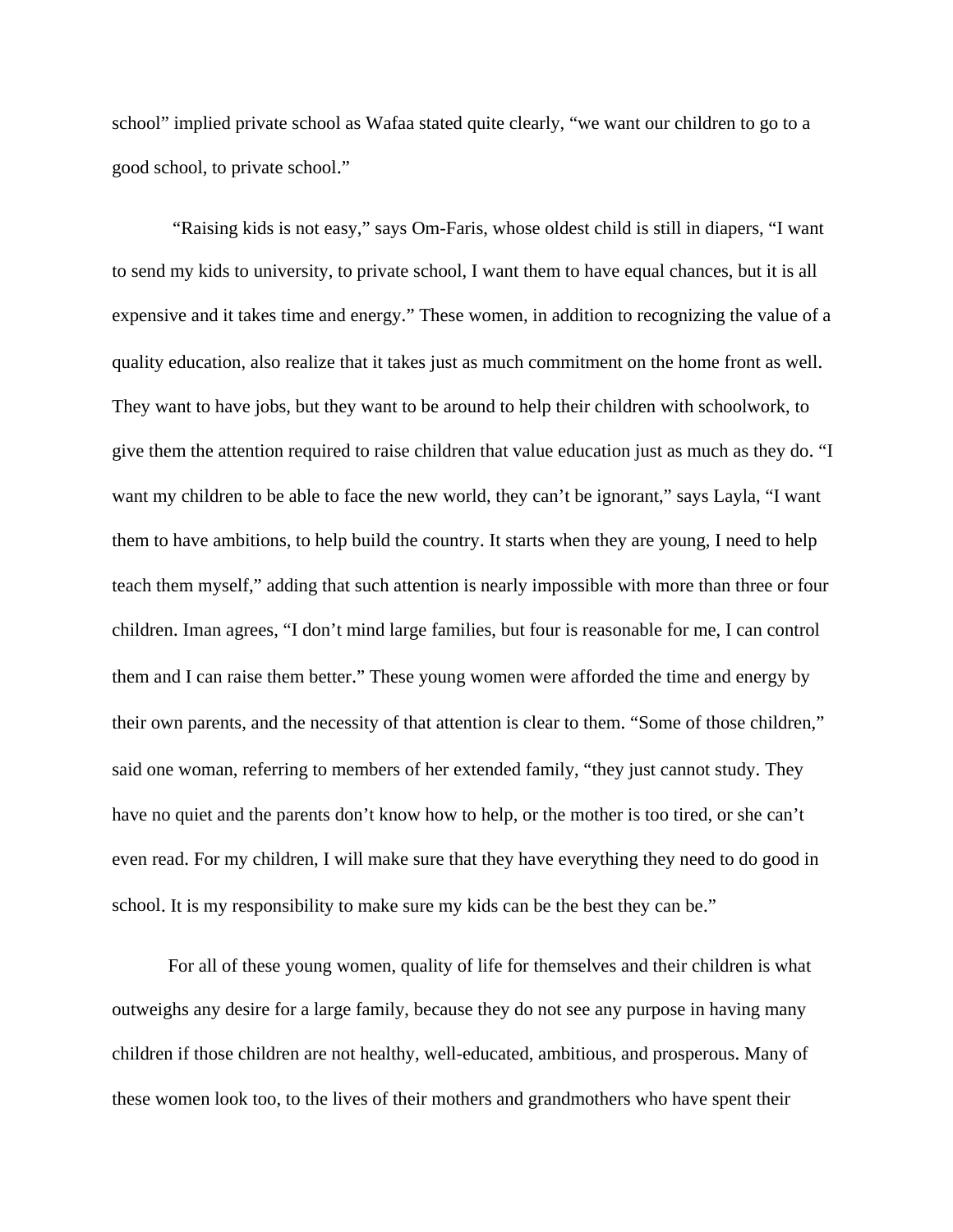whole lives working for their children and husband. "My grandmother now old, she is tired. She always says 'I had my children, raised them. Now my husband is gone and there is nothing left for me to do.' I won't be like that because I have my own dreams." They recognize that the lives they have envisioned for themselves do not merge well with a large family; as one student, Maria, said, I work and I study, "having more than four children is like killing myself." Says another young mother, who currently works and is getting her master's in English, "I think that having more than four children will be exhausting. I couldn't do it."

## INFLUENCES OF THE OLDER GENERATION

 The new ideas that are growing out of this upsurge in education are having other impacts as well. In addition to getting married and starting families later, the different ways that these women plan to raise their children are causing some major conflicts between the generations. For many of these women entering into their husband's family home after marriage is no longer the simple arrangement it was in the past. Indeed, while many of these women value the connection of family so close at hand, especially when it comes to the availability of childcare, there is also tension that develops in the relationship. "We can't afford our own house, because I am not working, I am still in school, but it is difficult in his mother's house because she runs it her way." Afra's situation is not uncommon. Even when both of the parents are able to work, they often rely on the grandmothers for childcare that is simply not available in many areas. Maria's situation was similar: "… their grandmother takes care of them when I am not home, but it is difficult sometimes, we have different ideas" on how children should be raised. Maria felt that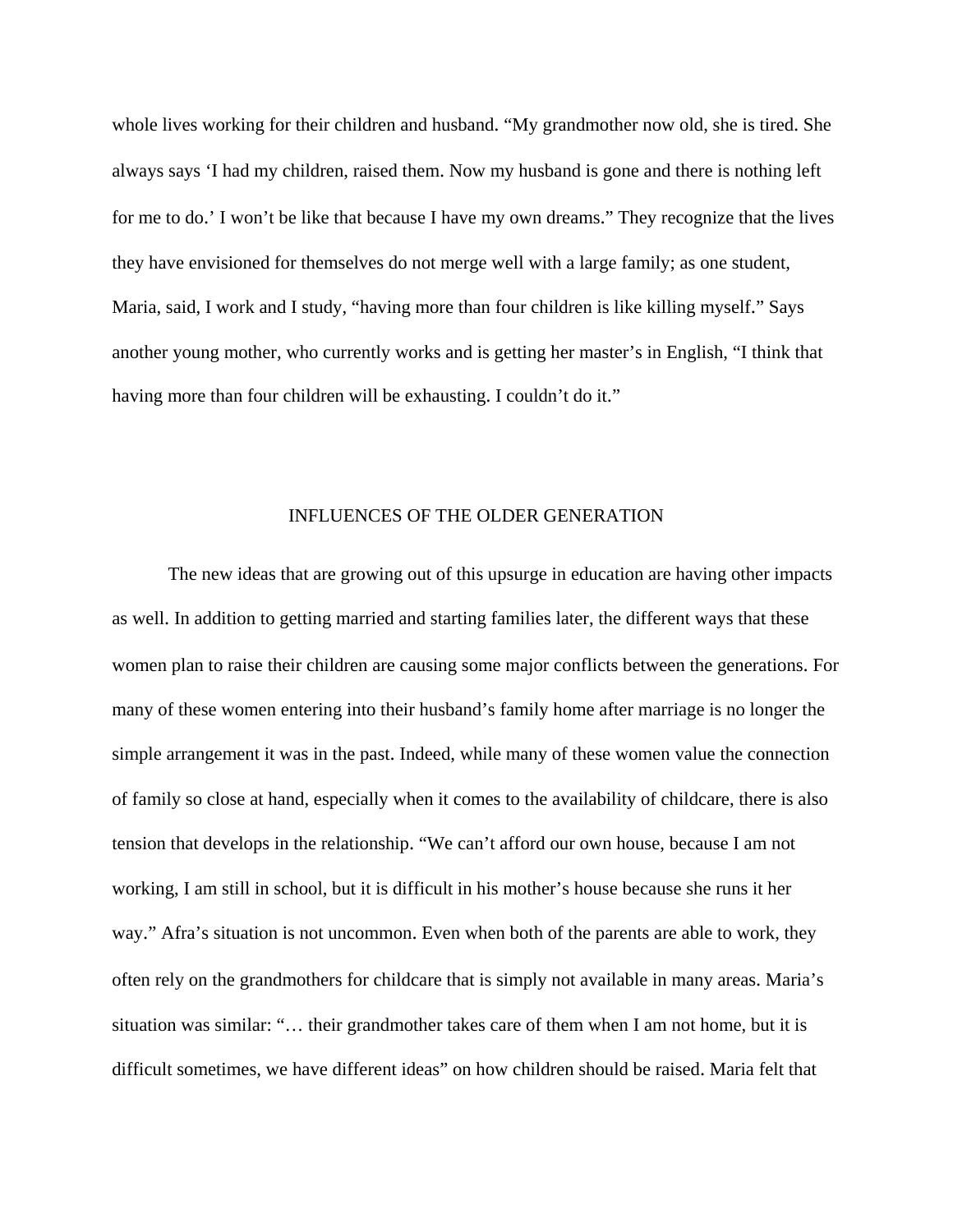her mother-in-law let the kids play in dirty areas, did not make them clean enough and allowed them to watch too much television.

Even unmarried women have noticed the trend among their friends; Layla observed that,

"I have many friends that are married and settled. They started off living in their husband's family's home. The new wife is educated, the mother is not, the mothers are very traditional and the wives are not. They have different views on hygiene, television, etc, on how to raise their children. They want to leave, but they can't afford it. So they try to make peace with their mother-in-law, or they become housewives to raise their children. Some try to leave their children with an educated relative; it is better if the grandmother is educated. But some also think, 'Well, she raised her children well, she raised my husband, so her ways must be OK.' It is best when they can reach an understanding about these things or they can live in their own house."

 For many of these young couples, affording their own house is an economic reality that is simply unreachable. The cost of rent is increasing annually and the cost of land and building materials is no longer what it was. As one older woman observed, "in the past it was possible for the father to build houses for each of his sons so that they could be close but on their own. Now it costs too much to build and the older generation is all in debt. Sultan Qaboos came to Salalah and gave out gifts, he gave out land and money and jobs and the people grew fat and happy. And when he stopped, the banks came in and gave people loans, and the people stayed fat and thought they were happy. But now they realize that they are stuck in debt, and their children see this. The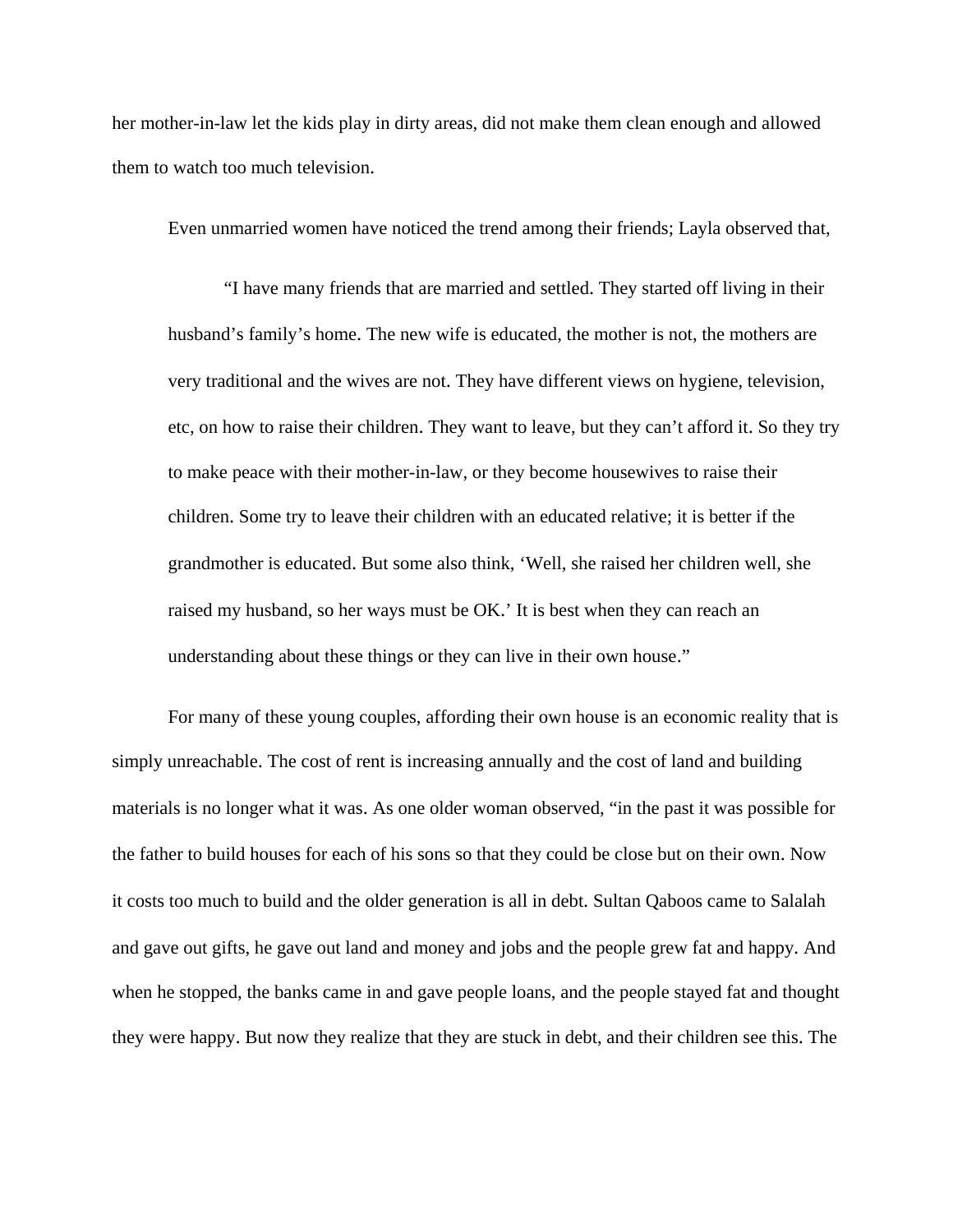children don't want to get sucked into it too, so they try to move out and have fewer children and live a life that they can actually afford. But some cannot even afford a small flat."

Even if they are not trying to leave to escape the debt cycle their parents are in, many simply are unwilling to return to their parents' house after experience a degree of freedom and privacy in university. In addition to the knowledge they gain there, these young Omanis may realize that they would prefer to live on their own, away from the noise and responsibilities that are to be found under the family's roof. Even before the issue of childrearing comes in, many a young educated wife would rather not move in with her husband's family, especially if his is more traditional than she is accustomed to.

"At first they will welcome you, give you gifts, let you do things your way… but little by little they start to say 'Oh, why do you do it that way, is that what your mother taught you? Our way is much better.' Or they talk behind your back and say that you are too wild, that your husband is not a man because he does not control everything you do. It is too hard, when you know that you are doing it to make it happy and you are miserable." Thus was the plight of Amna, a graduate from Sultan Qaboos University who graduated and married just over two years ago. She finally felt her situation so unbearable that she told her husband she would go back to her family if he did not buy them their own house. Luckily for her, her husband had been thinking the same thing for some time and was just waiting to have enough money and find the right house. They moved into their own house about six months ago and she says they are both much happier. "But there are some women, their husbands say 'No, she is my mother and you must get along. She has had children before…why would you think your ways are better?' But those women do not have nice husbands. I would not want to be them."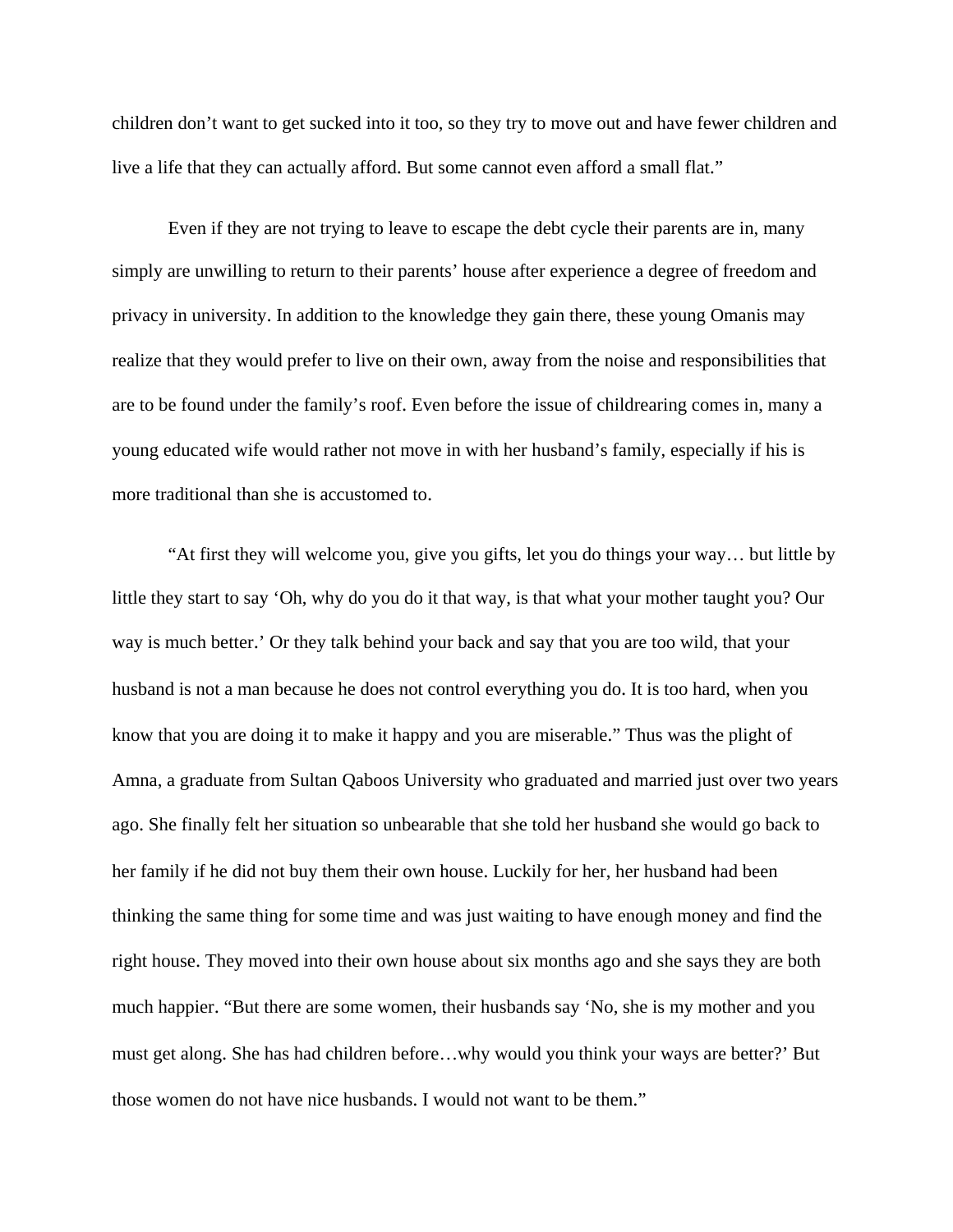Some people also believe that this generational gap is having an impact on the younger generation even now. In many families, the grandparents were unable to get an education when they were young and some feel that this has rubbed off on their children and grandchildren. As a foreigner living in Salalah for nearly 30 years and married to an Omani man, Noor has witnessed the changes taking place in Oman from the beginning. In fact, her position as the second wife in a traditional Dhofari household gives her a unique perspective. She said that the mothers on "the other side of the house" (referring to her husband's two other wives living in their conjoined household, still very common in Salalah) were never educated themselves, so they do not push their children to achieve as much as she pushes hers. "I've seen most of these children grow up from babies and I have told them many times they can come to my house for a quiet place to study; the television is always on over there, it is never quiet. Sometimes they came over for help, but it is too hard if the parents aren't trying to help them too...so some of them have dropped out now, they are just dependent. It is sad to watch."

Layla, who is Noor's eldest daughter, agrees:

"With my other [half] sisters, I have two ambitious sisters from the same mother, and two not-so ambitious sisters. I don't know if it's because of their mothers or older siblings or what. Their older siblings have low jobs, are dependent on their parents still. It's too bad that the girls are turning out to be like that too. Me and my sister and brother, we try to be an example to them that it's OK to be yourself and to think about yourself, to want to achieve. I brought one of my sisters to the university, so she could see what it's like to have an important job, to have colleagues and responsibilities. She tried working in a store once and thought it was interesting because people came in and she could see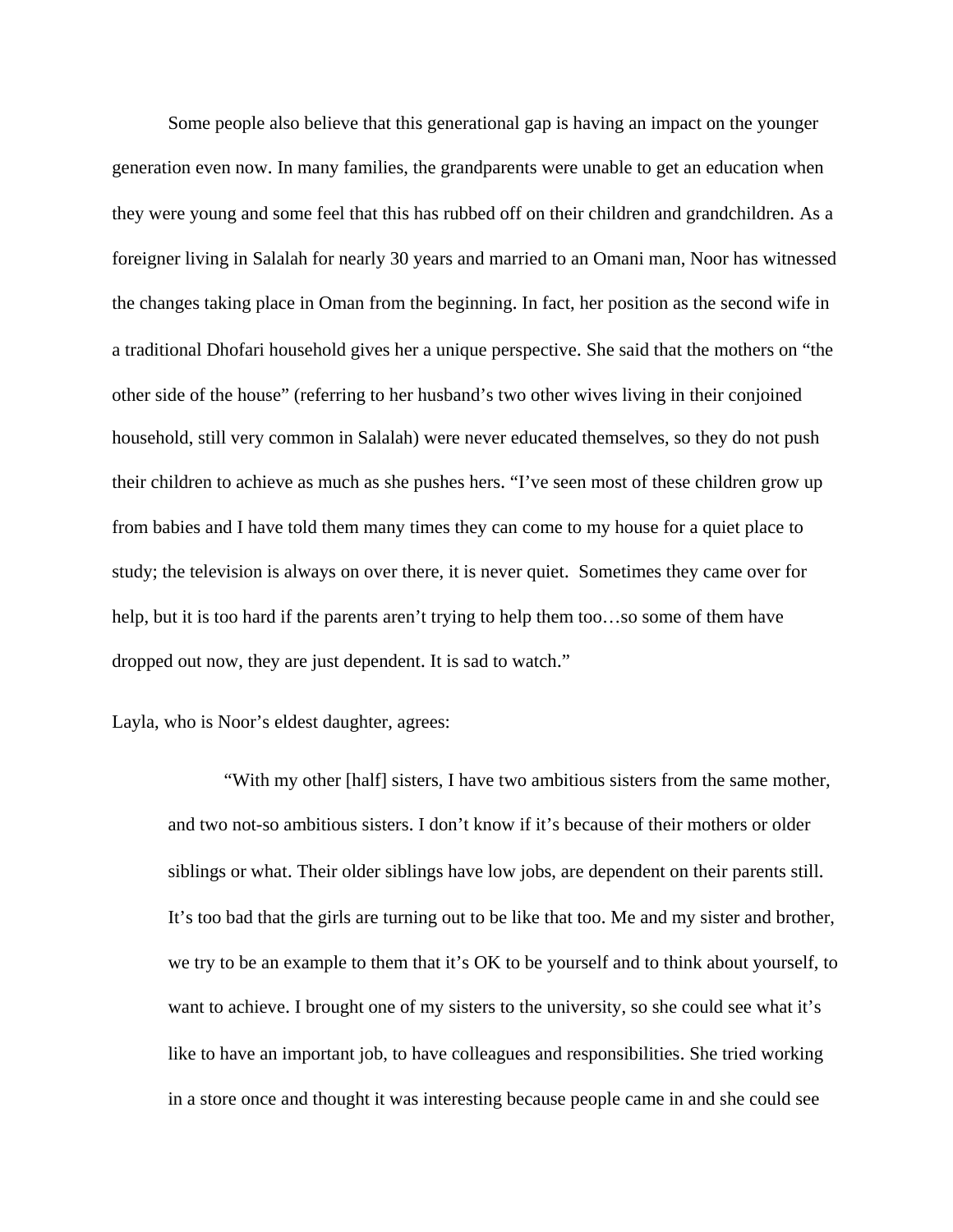the street and watch what was happening. But if she works a bit harder, she could have a higher job, a challenge."

 However, not everyone feels that the lack of an education in the parents is the root cause of a younger generation often struggling with education. Indeed, many feel quite the opposite, saying that their mothers and grandmother's want the young women of their families to go to school, to university precisely because it is an opportunity that was never afforded to them. Iman believes this fully, that "things have changed, now more people are pushing their children to receive a good education. The parents, they know the meaning of education even if they are not educated." Khoula, on the other hand, feels that it is only the women in her mother's generation recognize the importance of education, but those older than her are still of the belief that women should not go to school. "My mother is not very educated; her mother didn't allow her to go to school, it was not appropriate. But she returned to school for a little time, to learn to read. People in my mother's generation agree that women should work, get educated. But my grandmothers and older aunts still think it is more important to marry and raise a family."

While it is impossible to make any generalizations about whether the older generation's lack of education is root cause of the push for education or forms a barrier to achievement, it is clear that as more families encourage their young women to pursue an education, the numbers of young women in school will continue to increase at an impressive rate. These young women are only the second generation of women to complete the twelve years schooling provided by the government, but already it is clear that their commitment to education will have tremendous positive effects on the next generation. Furthermore, the young women interviewed know that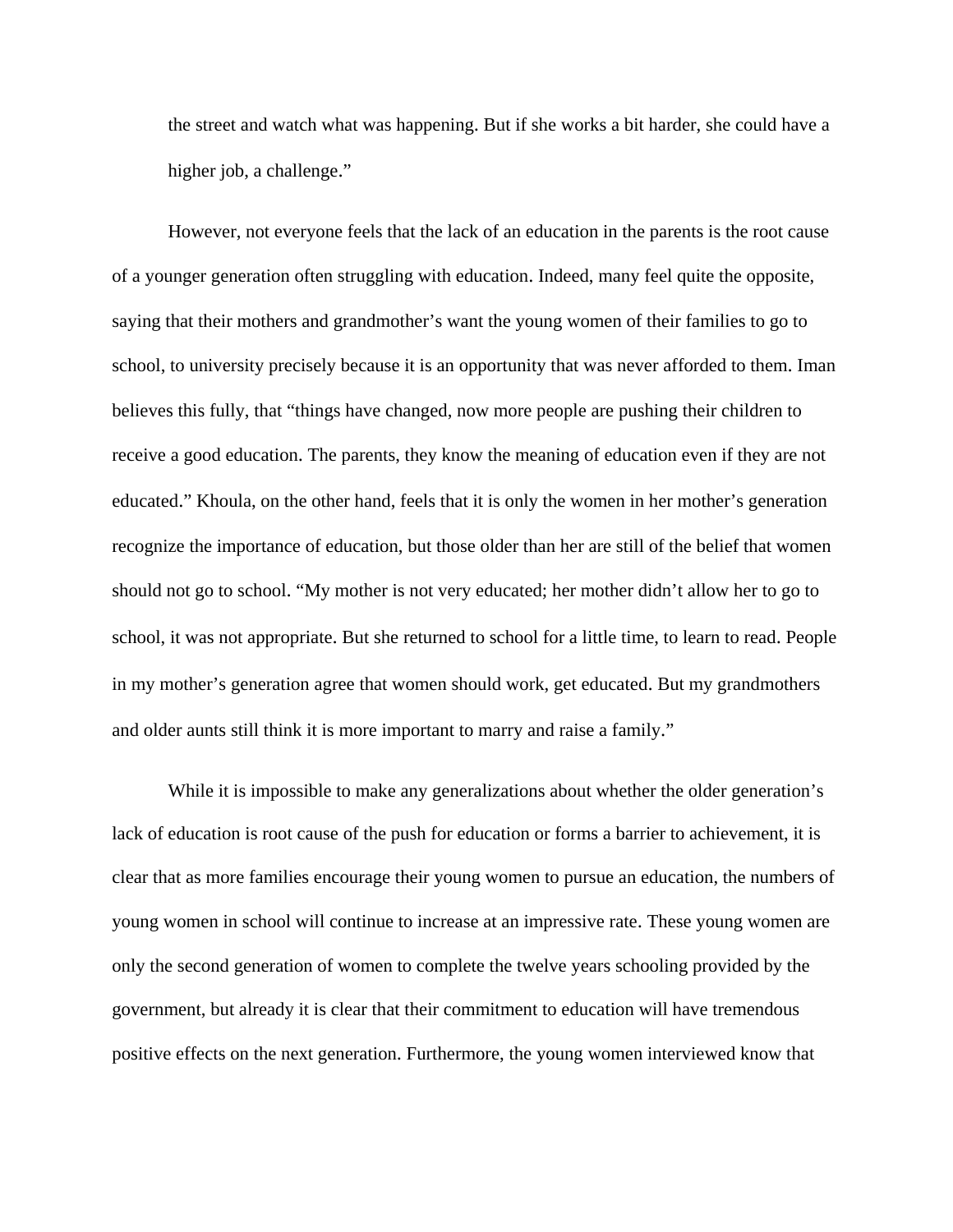they will be role models for the girls and young women after them, "maybe then young girls will get courage from [witnessing] something glorious that other women have done."

#### THINGS THAT MAY BE HOLDING OMAN BACK

 "In the end… her father is not even encouraging her to go to school or get a job, he would rather see all his daughters married to rich husbands. Mostly in general, parents don't encourage their daughters, they just want them to marry someone rich." This is the end of Layla's story about her two half-sisters, whom she and her mother encouraged to work harder. The expectations of family and society still loom large as barriers to women that choose to pursue their education or a career. Oman is full of many families that will not allow their daughters to attend university, especially if it means reducing their chances for a suitable marriage. At the heart of it, Oman still remains a very traditional country and the expectations of this culture hold many women back. While many feel very positive about the changes that the Sultan has brought about, they still recognize the reality of trying to achieve something in a country that is still adjusting to the concept of women working outside of the home, something that is clearly playing a large role in the development that is taking place in the Sultanate.

 "Omani men," says Habiba, "see their mothers and grandmothers and think, 'My wife, she will stay home like the women in my family. It is the right way, she will raise the children and take care of me.' We do not want to be that way anymore… but the men still think this way." This goes back to the problem that many of the women face of finding a husband. The men in their generation still place a high value on a young wife, an obedient wife that wants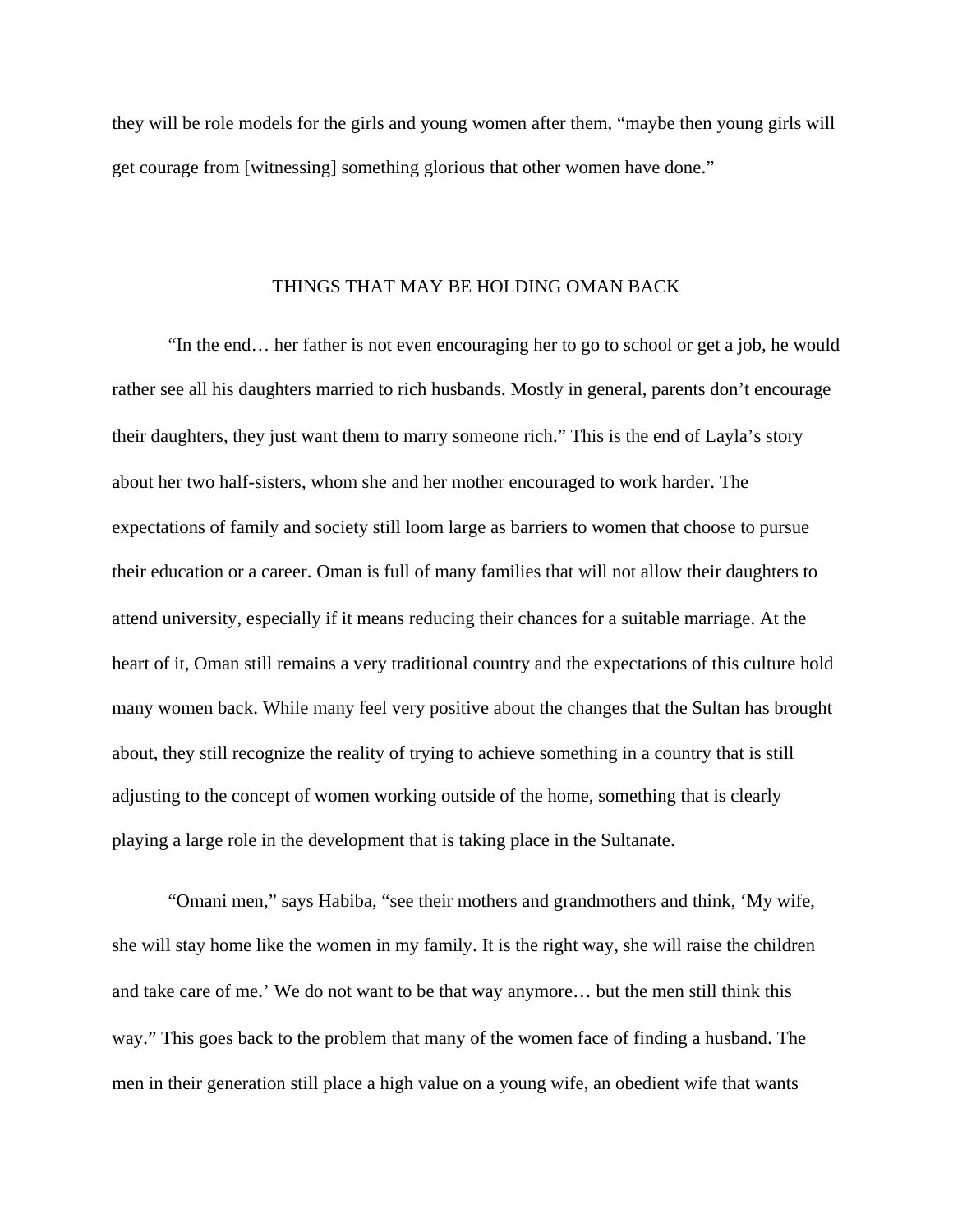nothing more than to stay home and raise the children. "Even my brothers say that, they say they won't let their wives work because who will raise the children? My brothers are younger than me. I am in school and they say, 'That is good for you, I am happy for you, but when I marry, she will stay home.' How can they say it is OK for me but they would not want to marry a woman like me?" Habiba's concern is that because even her younger brothers think this way, she will not be able to find a man her age willing to marry an educated woman that wants to work. "I think to myself that it is good that I will work. I can be happy with my job if I never get married and have children. I want to have children, but sometimes I think it will never happen."

It is easy to see why, even as the opinions of these women change, most of them feel that the men in their generation are still stuck in the past. The men still feel that they need to be the breadwinner in the family and still want to come home every day to a wife that is waiting for them, a clean house and a fresh cooked meal. Of course, these women are not content to stay at home and wait on their husbands, creating a growing population of well-educated young women that are still living at home with no immediate prospects for marriage. It is true in Layla's experience as well, "approximately most of the girls I know that have graduated stay home and are single. They have ambitions and expectations, they want more from a man… It is easier for a girl who didn't go to university to get married, her expectations are lower." Om-Faris says that most men "just want housewives… They like to control their wives so maybe that is why they would prefer not to have an educated wife." A number of the women felt that even the men that they go to university with did not consider marrying a young woman with a university degree because she would be too old, even though upon graduation he would be the same age.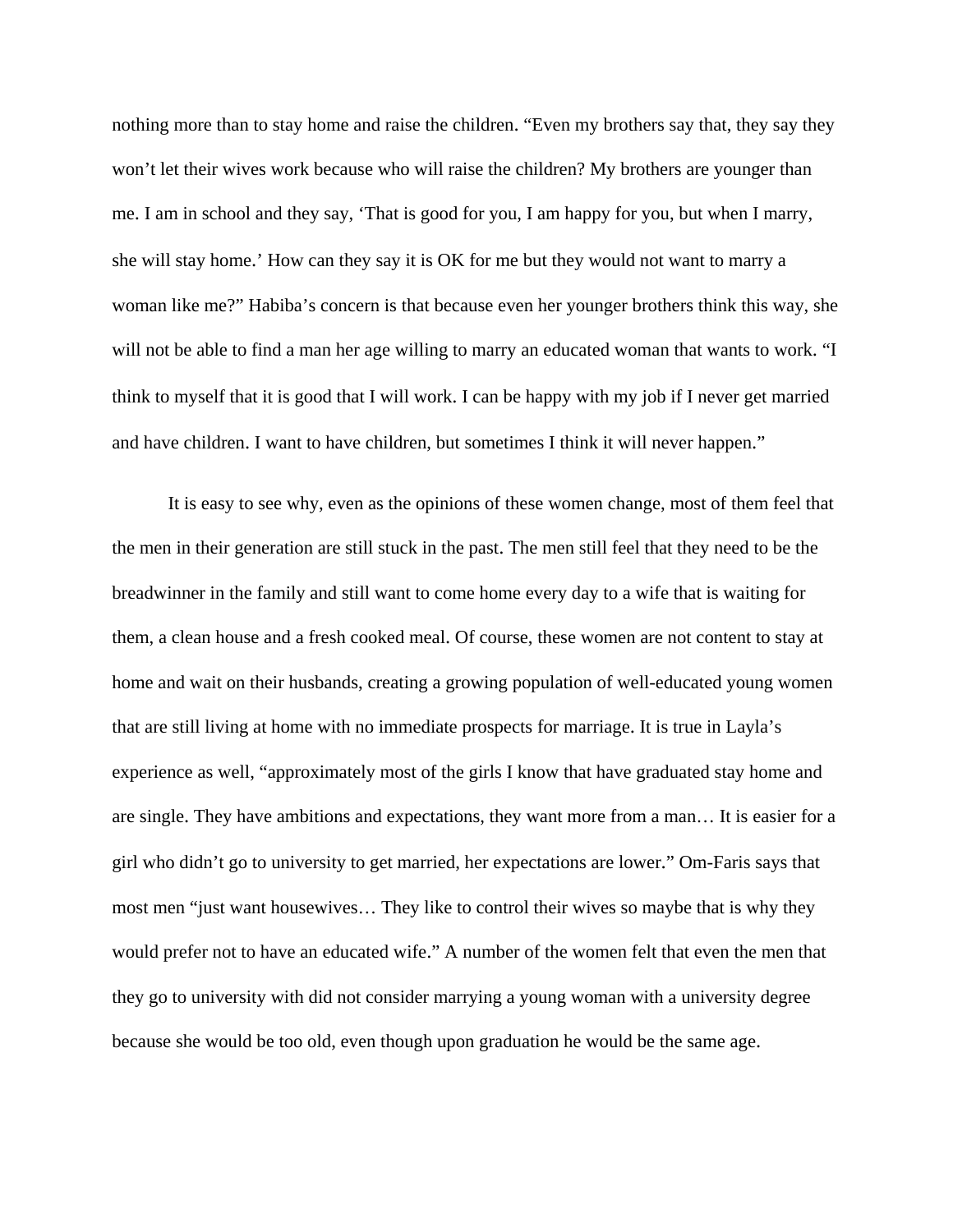Noor's observation was that "many of the parents, they think that a women who is 23, 24, she is getting too old. Even Layla, as she is older she gets less attention from the men. But they also see her in the newspaper, on television, so they know she has a strong personality. That is also why. They want a meek woman, and a young uneducated girl is just that." Layla, Noor's eldest daughter, is very prominent in the local new because her job for the university puts her very much in the public eye. Noor's younger daughter, Susan, married earlier this year, but her husband is only half Omani, his mother being French Moroccan, and he grew up partially in France. "I would be better off finding a non-Omani, or half, like my sister" is Layla's conclusion, "Omani men, Arab men, they can never be happy unless they can completely control their wife." These women point to their friends that are married and happy, they continue to have hope, but as each interview progressed, it seemed that their true feelings on the situation came out. One woman interviewed said she felt that Omani men weren't changing at all, "they will be friends with the girls at their school, but in the end they will marry a young girl because they think younger is better, and purer if she doesn't go to university."

But in the face of all this, they recognize the importance of hope. "Oman will become a modern country… we will move forward… but it will take time," believes Iman, "Sultan Qaboos is an open-minded guy, he will make sure that we can become modern and keep our culture." The Sultan himself was educated in the United Kingdom and this worldly education is evident in his policy. From the beginning of his rule, His Majesty placed an emphasis on equality, opportunity, and progress, and while many feel that the country is stuck in its traditions, they acknowledge the changes that he has brought about have had wide impacts. "When you think about the past, and you think about now, you know that Oman has changed very fast. Maybe too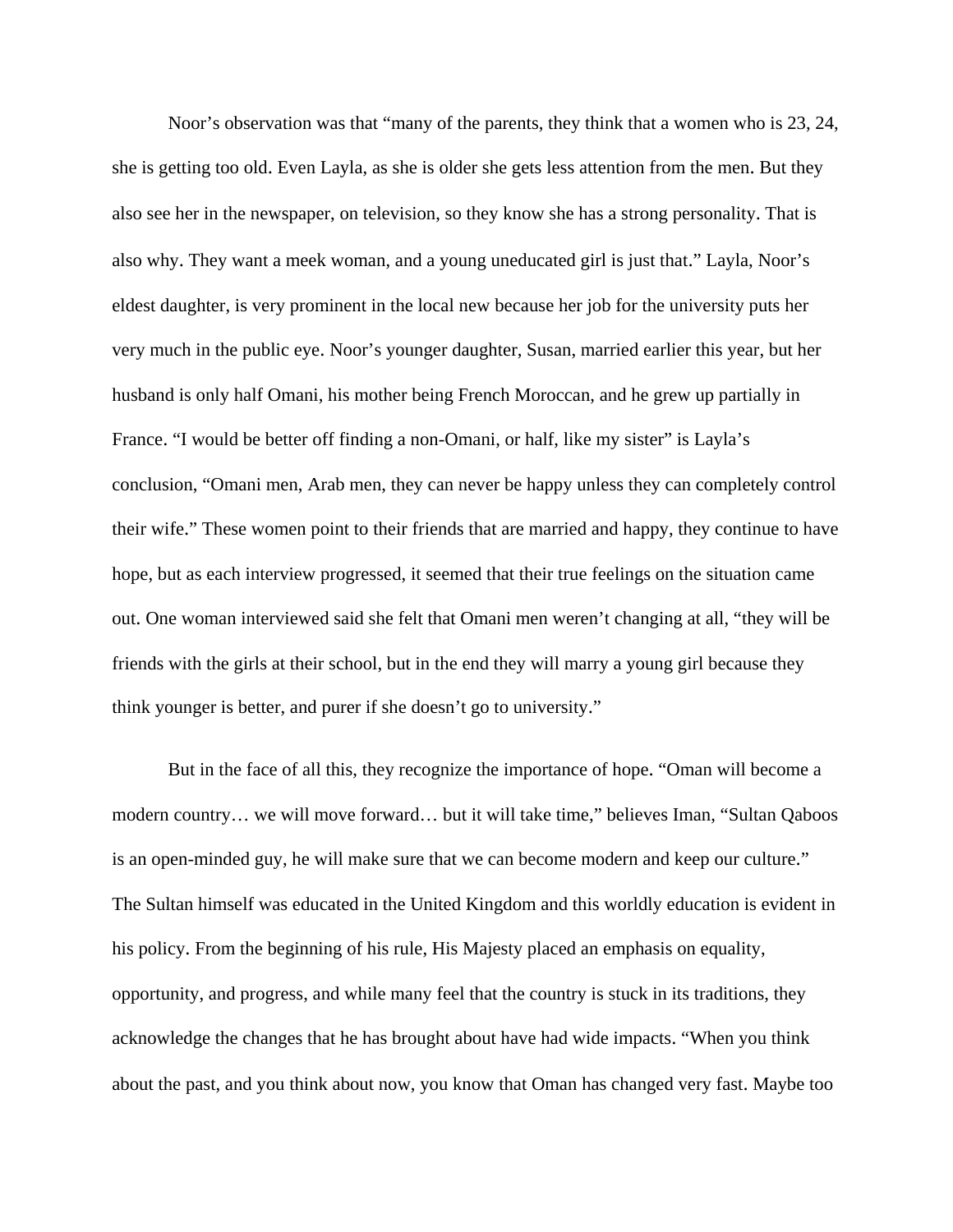fast for some people, but we want to be modern. We can't be modern in 50 years, it has to happen now." It is true that in order to compete in this changing world Oman has to become an economically competitive nation, and the Sultan knows this. It is convincing people that this change is better for everyone that proves to be a bit more difficult.

Those interviewed were asked if they thought that Oman's strong connection to tradition would be a problem for Oman as it tries to develop. No one thought that it would prevent Oman from developing eventually, but some thought that it would slow Oman down, especially in Salalah. "Salalah is very traditional, it is very important for people to maintain that identity," observes Khoula, "Salalah will take at least twenty years to do whatever Muscat changes in five years. This can be good or bad, but that is how it is." And while everyone knew that some things about tradition in Oman are not compatible with the changes that are happening, none are worried that Oman risked losing its Omani identity. "Oman will never be like Dubai," continues Khoula, "In Dubai, all you see are foreigners, not Arabs. In ten years we will be the same as we are now, maybe with more buildings. But we will still be Arab, we will still be Omani." The comparison to Dubai was made over and over again, as something that Sultan Qaboos and the people of Oman want to avoid. "We don't want to become like Dubai. It is possible for us to develop and maintain our Omani-ness," agrees Iman. "When different cultures come together, you will have mixing [of cultures]… and you will lose some values and traditions. We must work hard to maintain our culture, but we must also let go of the old things that are not good. Some things about change are good, some are bad" and when we face problems, we will work together to overcome them.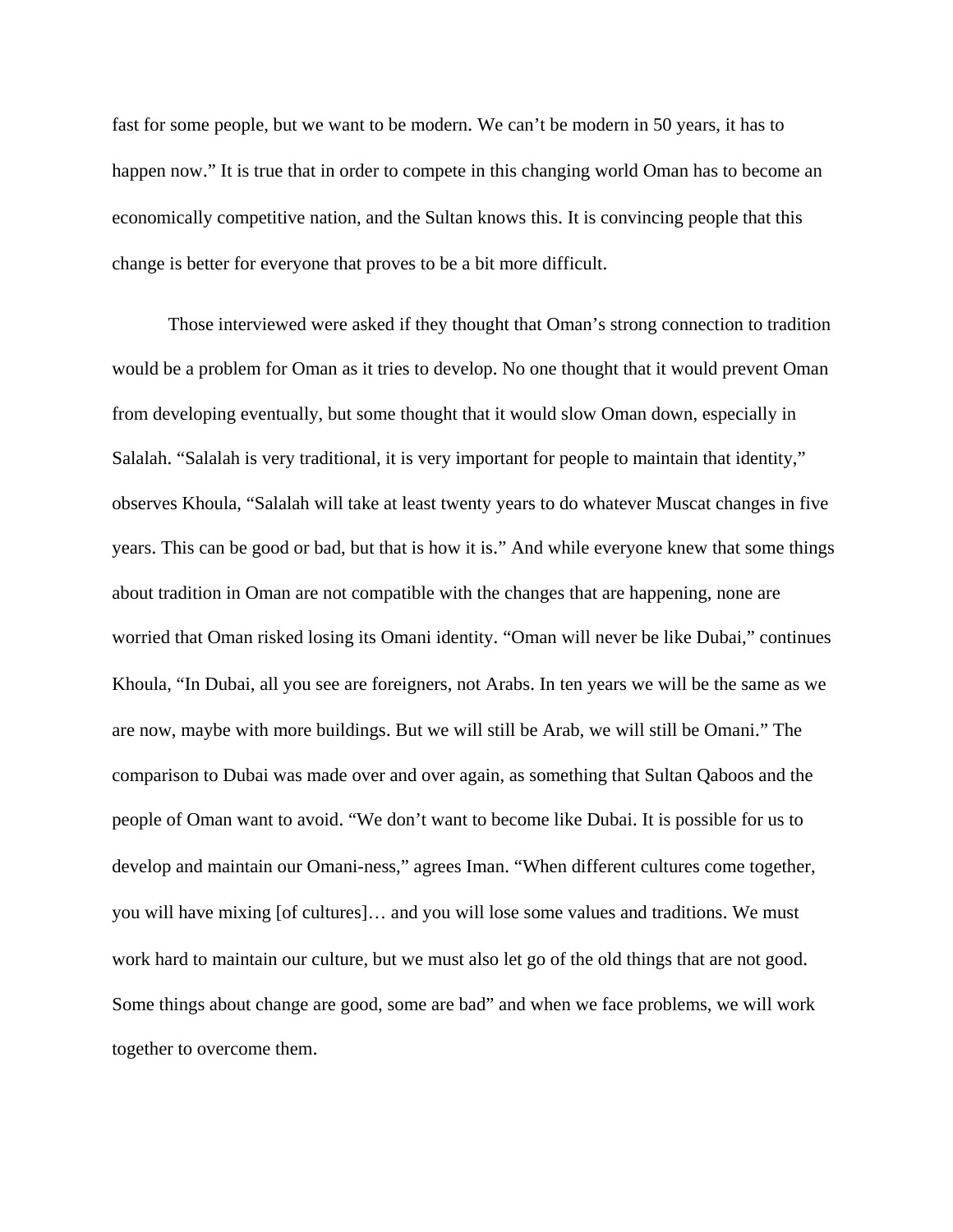Most of those interviewed felt that it was precisely this strong connection to Omani culture that would allow Oman to develop gracefully. "In Dubai, there is nothing but tall buildings. There is nothing to do but shop, and there are only Indians," lamented one woman. "Oman can become modern, but there will still be people who say 'No, we don't need to build the tallest building,' or, 'we can leave the ocean how it is, we don't have to change everything about our country.' In Dubai, I think there is no one like this, no one that stops to think about it. Because our history is so important here, there will always be someone to stop and ask 'Will this make us less Omani, will this be good for everyone or only a few people.'" It this strong belief in the ability of Oman, and specifically His Majesty, to direct Oman on the best path that will do so much to carry Oman into the future so well. Though it is not appropriate to speak ill of the Sultan, few people seem to have any desire to this anyways when it comes to the many development policies that have been enacted under his rule. "The new policies of the Sultan have played a big role in encouraging people to think in new ways. Not just to have fewer children, but to let their daughters go to school, to raise their children to want to change the world" in new and important ways. Especially in healthcare and education, "the Sultan has made big changes. Educating women on having fewer children for their own health and the health of their children, which is very important and has a big effect," that is just one major way that people have responded to his policies.

Many of these people also believe that as university education becomes more widespread, they will take root in society, that after a time, it will not be because of the Sultan's policies, but because people simply being to behave a different way, to believe in new ideas themselves. "I think that more women in university will have a positive impact on the country. In the past, there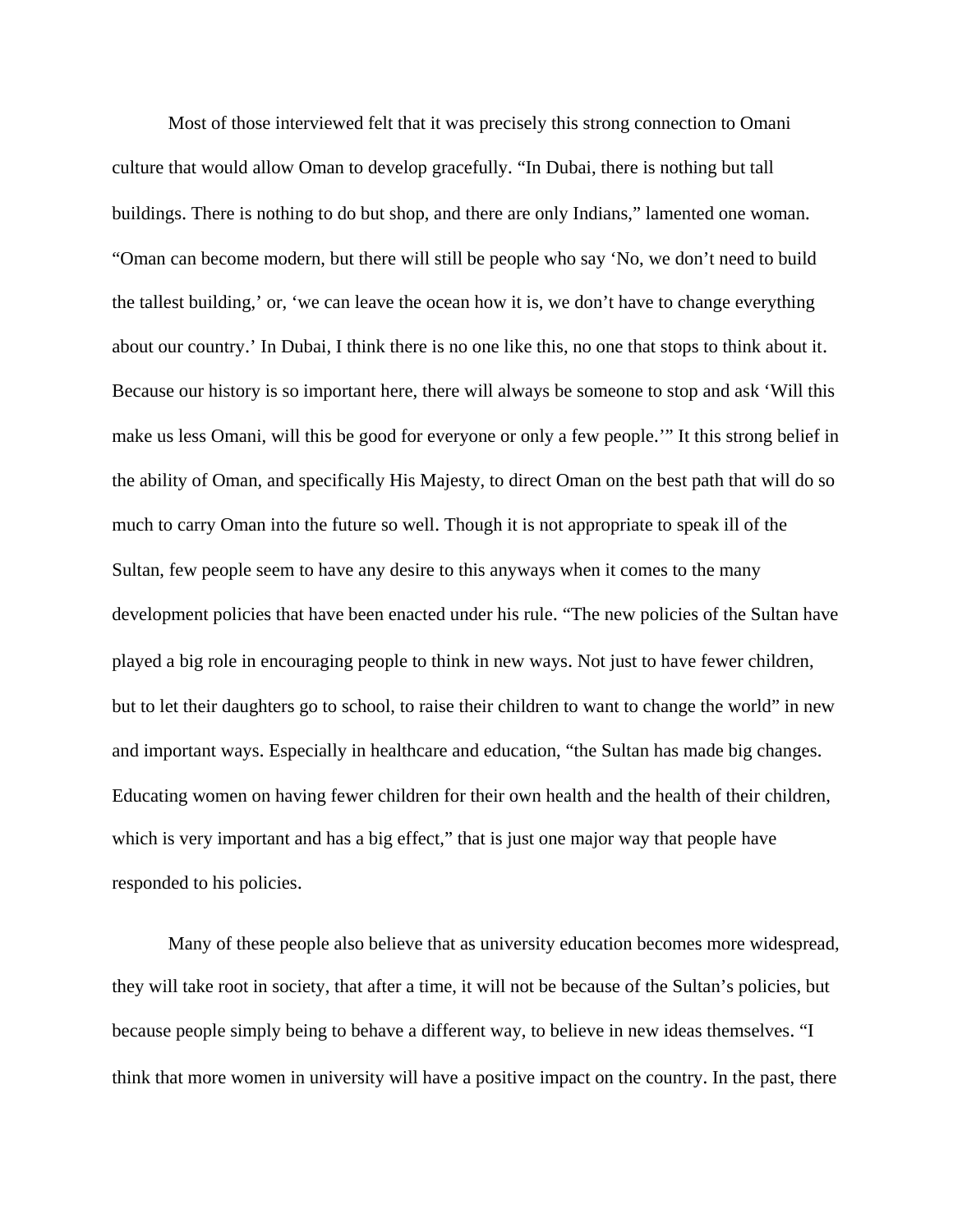was no education for women. Now they are managers and other high jobs, and they are very active in society. If Omani women get the chance to prove themselves, I think they will develop the country. There is potential for women to play a big role in the future... Now we are getting a chance to show that." Khoula's opinion is reflective of her generation. The women that will graduate with Khoula and those after her are not only looking forward to finding a good job, they are *expecting* it.

# CONCLUSIONS AND THE FUTURE

The progress in Oman is an excellent example of effective development policy that is in many ways widely socially acceptable, with far-reaching impacts well beyond the scope of the initial investment. There are many things to be gleaned from the experience of Oman and in many ways this country provides the perfect location for further field research because of its position as a developing nation with a very diverse native population, a strong history of tribalism and a relatively conservative populace. It is true that Oman has access to oil wealth, and its location in the rapidly developing Gulf places it near massive amounts of wealth and tourism, but Oman has undergone this extraordinary transformation due more to the result of effective, culturally appropriate policy rather than any massive wealth. Indeed, Oman does have large oil reserves, but compared to many other oil producing nations, its oil wealth is not similarly proportional to its population, providing only the capital to institute efficient policy, not to purchase development outright, as is the case in other Gulf countries.

That the education reforms of Sultan Qaboos have been so widely accepted and so wildly popular speaks volumes about the strong, though often unspoken, demand for improved access to education, for males as well as females. There is no doubt of the importance of education for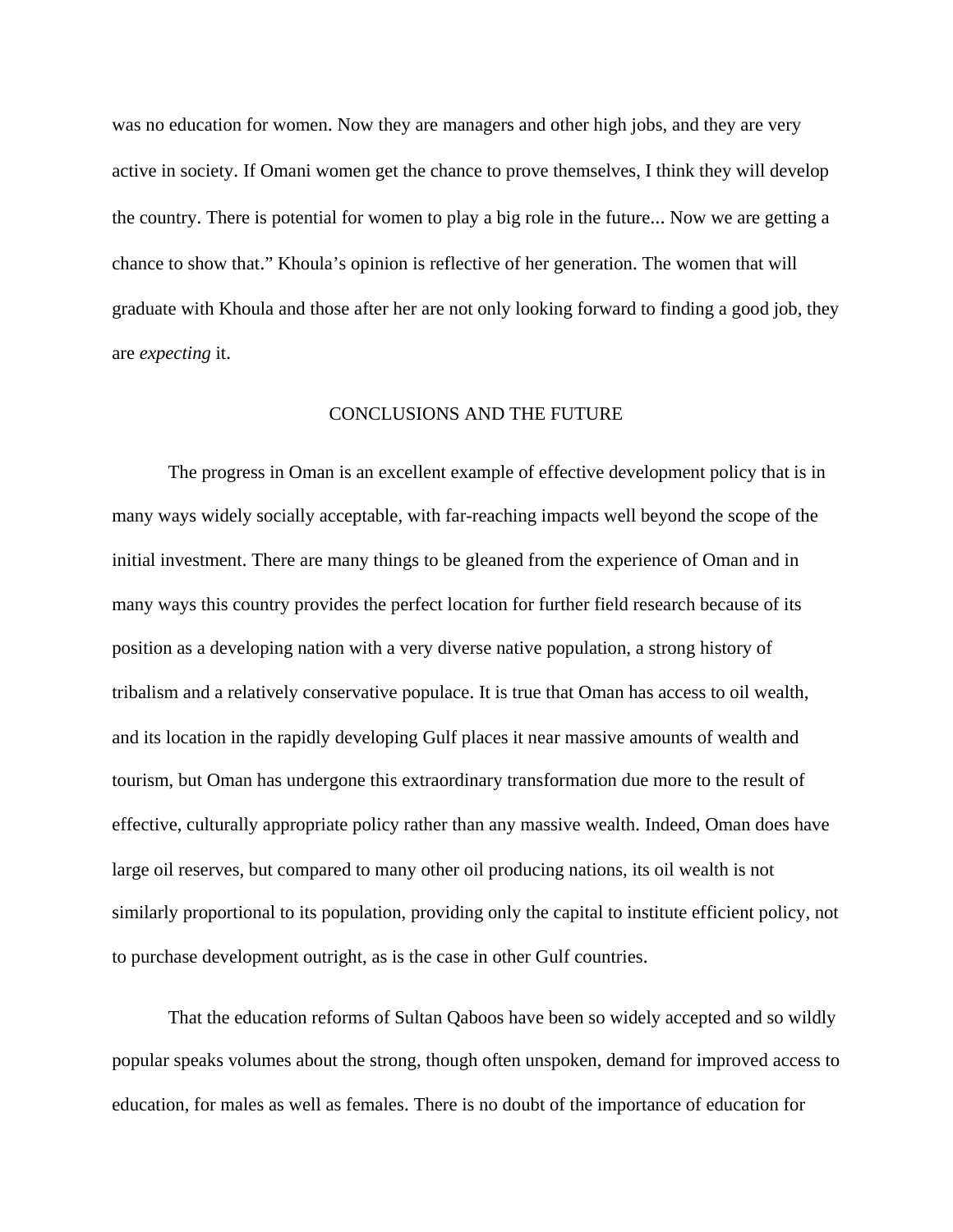improving the lives of individuals, but the impact that it has on other key tenets of development, such as a sustainable birth rate, are not so widely known. Undoubtedly there are people working around the world to articulate to governments and international organizations the astounding importance of education for the sake of economic development. What must be done is to ensure that funding for these programs are made readily available, from individual donor nations, nongovernmental organizations and international bodies tasked with the herculean mission of "development."

There is no point in pursuing complicated economic policies of free-market reforms if there is not an educated citizenry to take advantage of the reforms. A free-market economic framework without a functioning domestic economy derived from a healthy, educated population is useless, and in fact, simply leaves a nation wide open for exploitation by other interests. In the end, in order to have a well-functioning economy, a country's population must exhibit certain characteristics, among them health, education and food security. When people no longer struggle daily for each meal or continue to reproduce in the face of hardship simply to have a few surviving children, that is when a country can being to seriously set down to the task of developing. There are many developing nations that are in the midst of war or famine and these are things that the world can come together to end and prevent in the future. But it lies solely with the governments of those nations to decide to take the first real step toward development and institute a culture of education in their nation. It is education, health, and food security that will ultimately lead to development, and lack of these that leads nations to collapse.

Lastly, much unlike the development of its neighbors, Oman has embarked on a development path that places a high value on maintaining a strong cultural identity. Oman's history is very unique in the Gulf; centuries of trade along the East African coastline and nations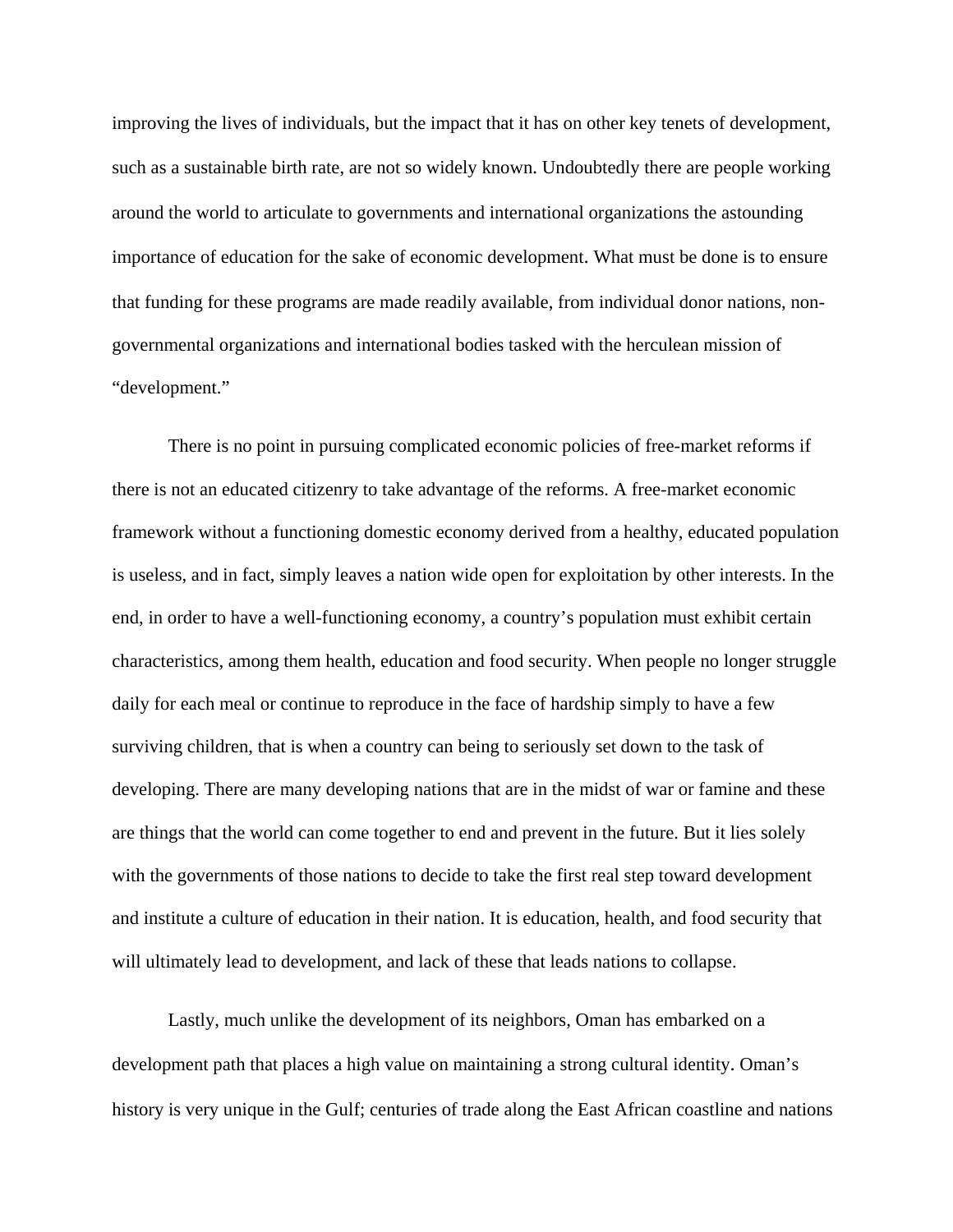on the Indian ocean have given Oman a diverse population and while predominately united under a single religion, the ideas and traditions of the different regions in Oman reflect this distinctive past. The remarkable ability of the Sultanate to navigate this delicate issue in a very confident and successful manner is evidence of the abilities of the Sultan and the adaptability of the people. Furthermore, it is inspiring to see such tremendous growth that pays so much homage to its past, a trait many western development theorists tend to dismiss as impossible or unnecessary. Thus, Oman's development is truly an example of western style development done with a mind for history and the people that development is ultimately about.

Exactly what the future holds for Oman is impossible to know, but it is clear that the vision that Sultan Qaboos has for his country, and that so many of the citizens hold in common, is determined to push Oman forward. Moreover, people recognize the risks associated with such rapid development, the risk of "turning into Dubai," of losing that which makes Oman Omani. So much of this develop comes from the policy of the government, and especially as it regards families and children, so much is the direct result of the education of girls and women. The importance of educating the females in society is rarely overlooked by a nation, but it is so often underestimated in the impact it can have. Along with sound economic policy, improving education and healthcare are the most important things a developing nation can do to achieve development, and in reality, sound economic policy can only take you so far as your population can reach, therefore an educated, healthy populous may even more important.

Even more so, the sense that something amazing is taking place in Oman right now is undeniable and the impact it is having on the young people experiencing it is tangible. These women have an opportunity that was never available to even their mothers in many cases, they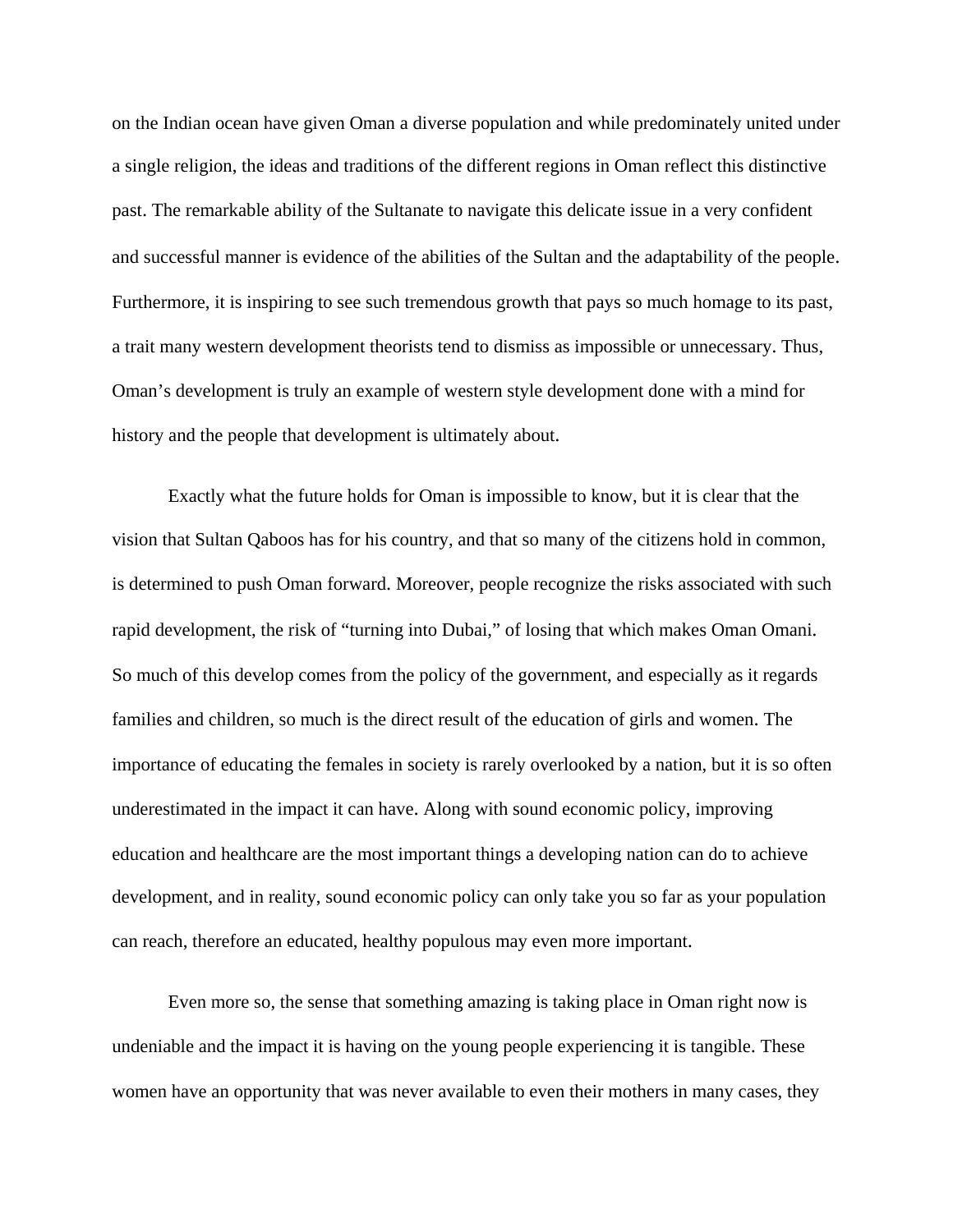recognize this and have it in their mind that they are not going to let it slip away. These women see themselves as a generation of change:

"We are doing something not many women in Oman have had the chance to do in the past, and not many women in the Arab world can do even now. Oman is developing and it is becoming modern in ways that are more important than tall buildings and lots of money. Saudi Arabia is rich, but their women aren't even allowed to drive a car. Dubai is rich, but they have lost everything that makes them Arab. Oman will become rich, but our women will also have rights and jobs, and our children will still know our history. Oman will be developed, it will be rich in money, but it will be rich in culture too. There are some things that take more than money to achieve, and Sultan Qaboos has achieved them, and Omanis know that and embrace it." (Amna, 23.)